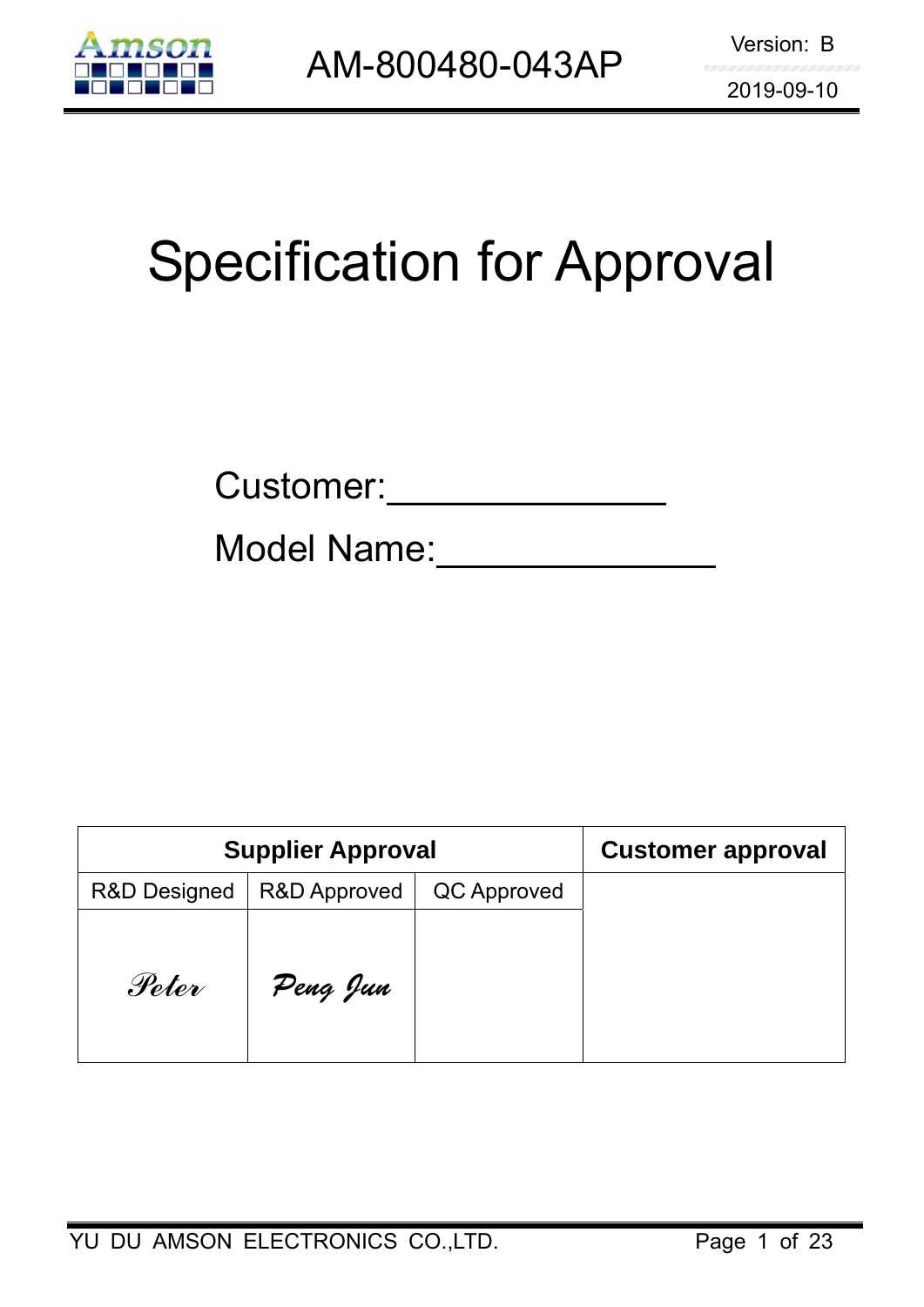

# Revision Record

| REV NO. | <b>REV DATE</b> | <b>CONTENTS</b>  | <b>Note</b> |
|---------|-----------------|------------------|-------------|
| A       | 2019-06-11      | <b>NEW ISSUE</b> |             |
| B       | 2019-09-10      | CHANGE TFT IC    |             |
|         |                 |                  |             |
|         |                 |                  |             |
|         |                 |                  |             |
|         |                 |                  |             |
|         |                 |                  |             |
|         |                 |                  |             |
|         |                 |                  |             |
|         |                 |                  |             |
|         |                 |                  |             |
|         |                 |                  |             |
|         |                 |                  |             |
|         |                 |                  |             |
|         |                 |                  |             |
|         |                 |                  |             |
|         |                 |                  |             |
|         |                 |                  |             |
|         |                 |                  |             |
|         |                 |                  |             |
|         |                 |                  |             |
|         |                 |                  |             |
|         |                 |                  |             |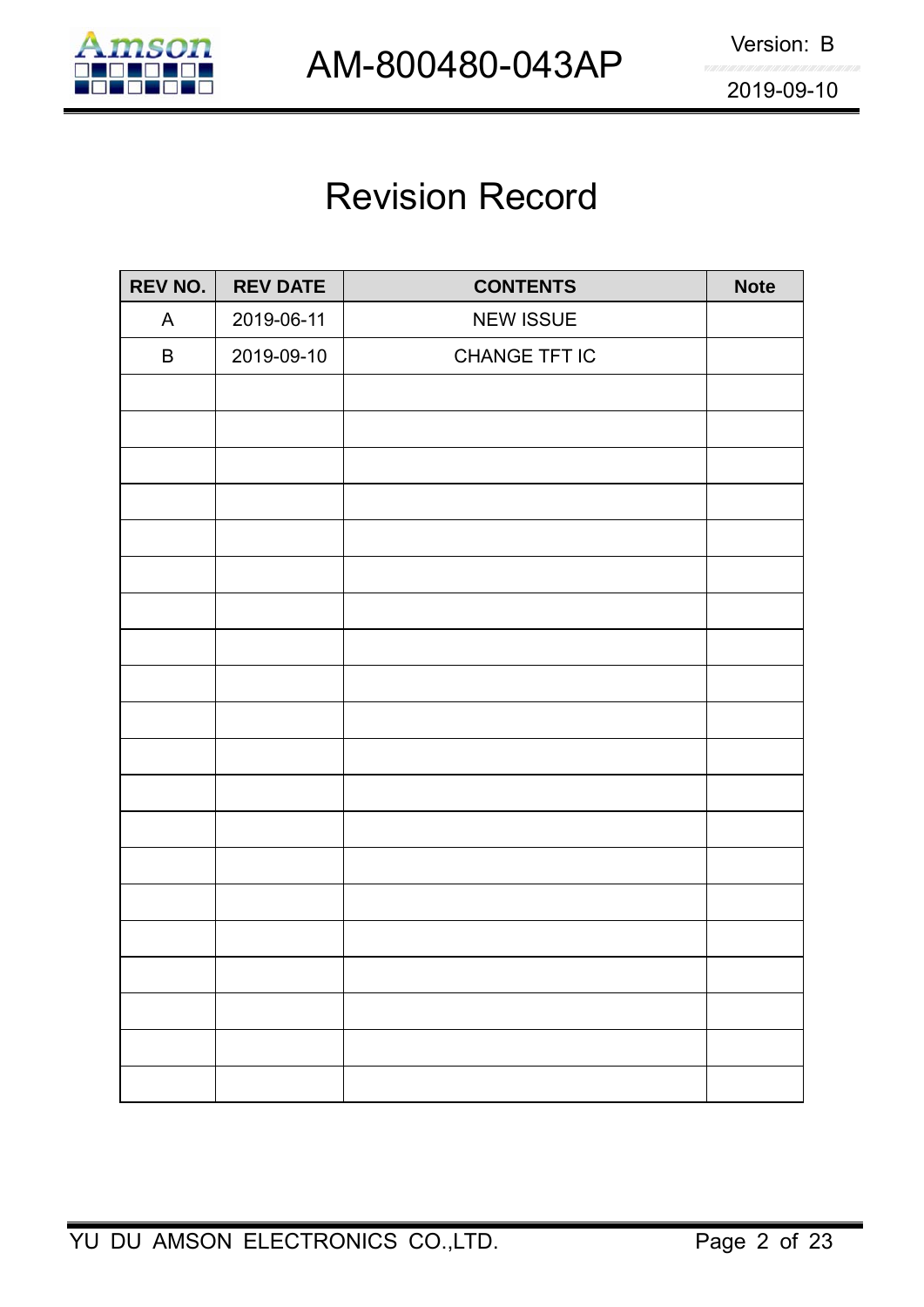

# Table of Contents

| <b>List</b>    | <b>Description</b>                             | Page No.       |
|----------------|------------------------------------------------|----------------|
|                | Cover                                          | 1              |
|                | <b>Revision Record</b>                         | 2              |
|                | <b>Table of Contents</b>                       | 3              |
| $\mathbf 1$    | Scope                                          | $\overline{4}$ |
| $\overline{2}$ | <b>General Information</b>                     | $\overline{4}$ |
| 3              | <b>External Dimensions</b>                     | 5              |
| 4              | <b>Interface Description</b>                   | 6              |
| 5              | <b>Absolute Maximum Ratings</b>                | $\overline{7}$ |
| 6              | <b>DC Characteristics</b>                      | $\overline{7}$ |
| $\overline{7}$ | <b>Timing Characteristics</b>                  | 8              |
| 8              | <b>Backlight Characteristics</b>               | 13             |
| 9              | <b>Optical Characteristics</b>                 | 14             |
| 10             | <b>Reliability Test Conditions and Methods</b> | 16             |
| 11             | <b>Inspection Standard</b>                     | 17             |
| 12             | <b>Handling Precautions</b>                    | 22             |
| 13             | <b>Precaution for Use</b>                      | 23             |
| 14             | <b>Packing Method</b>                          | 23             |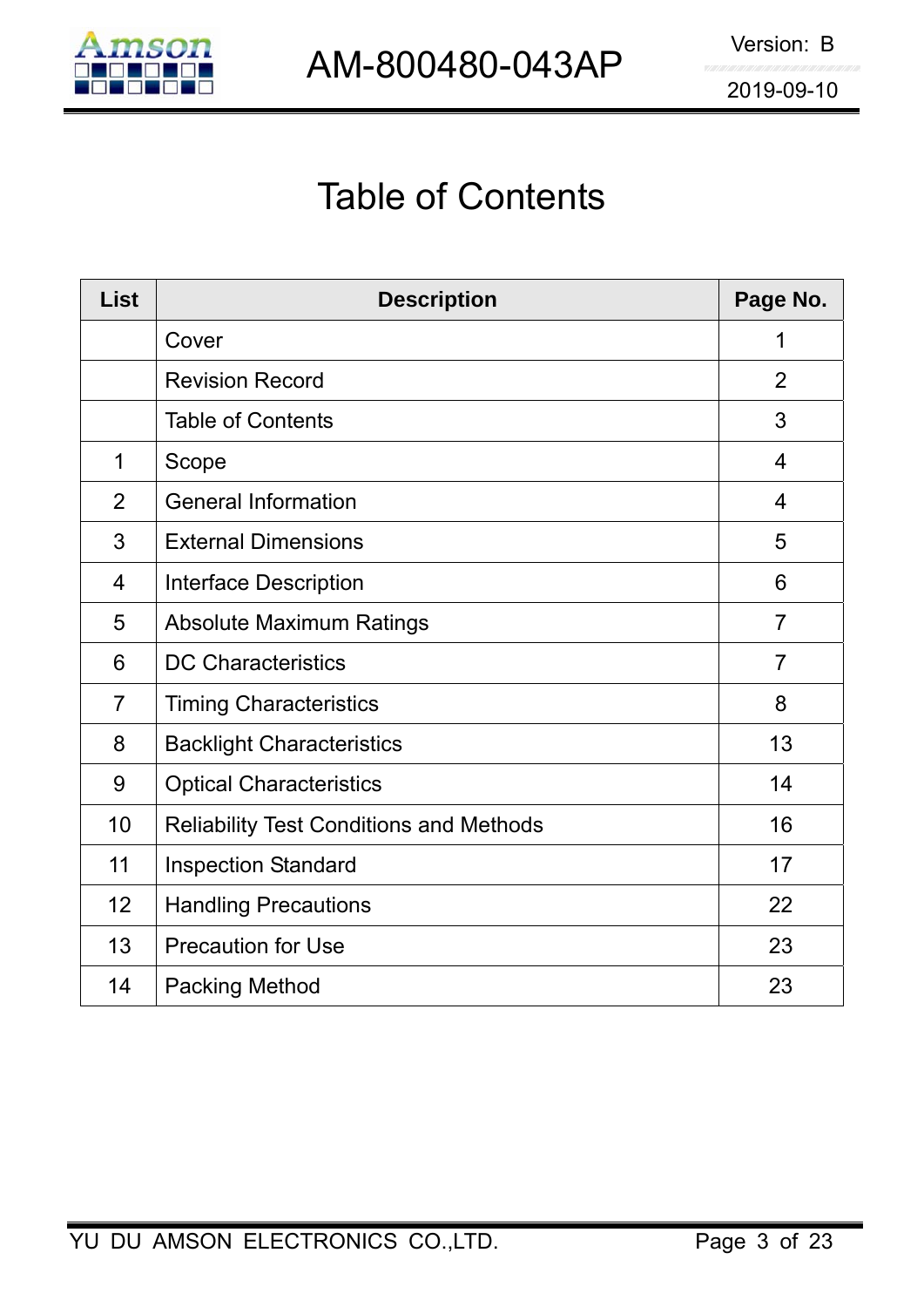

#### **1. Scope**

This specification defines general provisions as well as inspection standards for TFT module supplied by AMSON electronics.

If the event of unforeseen problem or unspecified items may occur, naturally shall negotiate and agree to solution.

# **2. General Information**

#### **LCM**

| <b>ITEM</b>              | <b>STANDARD VALUES</b>        | <b>UNITS</b>  |
|--------------------------|-------------------------------|---------------|
| LCD type                 | 4.3"TFT                       |               |
| Dot arrangement          | 800 (RGB) × 480               | dots          |
| Color filter array       | <b>RGB</b> vertical stripe    |               |
| Display mode             | Normally BLACK IPS            |               |
| <b>Viewing Direction</b> | <b>ALL Viewi</b>              |               |
| Driver IC                | ST5091CA + ST5625CA           |               |
| Module size              | 113.20(W)×73.2(H)×4.95(T)     | mm            |
| Active area              | $95.04(W) \times 53.86(H)$    | mm            |
| Dot pitch                | $0.135(W)\times 0.135(H)$     | <sub>mm</sub> |
| Interface                | 24-bit Parallel RGB Interface |               |
| Operating temperature    | $-20 \sim +70$                | $^{\circ}C$   |
| Storage temperature      | $-30 \sim +80$                | $^{\circ}C$   |
| <b>Back Light</b>        | 16 White LED                  |               |

**CTP** 

| <b>ITEM</b>          | <b>STANDARD VALUES</b>                      | <b>UNITS</b> |
|----------------------|---------------------------------------------|--------------|
| CTP type             | Cover Lens + sensor + FPC                   |              |
| <b>CTP Driver IC</b> | GT5688                                      |              |
| Surface hardness     | 6H                                          |              |
| Transmittance        | ≥85%                                        |              |
| CTP size             | 113.20(W) $\times$ 73.2(H) $\times$ 1.95(T) | mm           |
| CTP Active area      | $95.04(W) \times 53.85(H)$                  | mm           |
| <b>CTP</b> Interface | 12C                                         |              |
| response time        | 10                                          | ms           |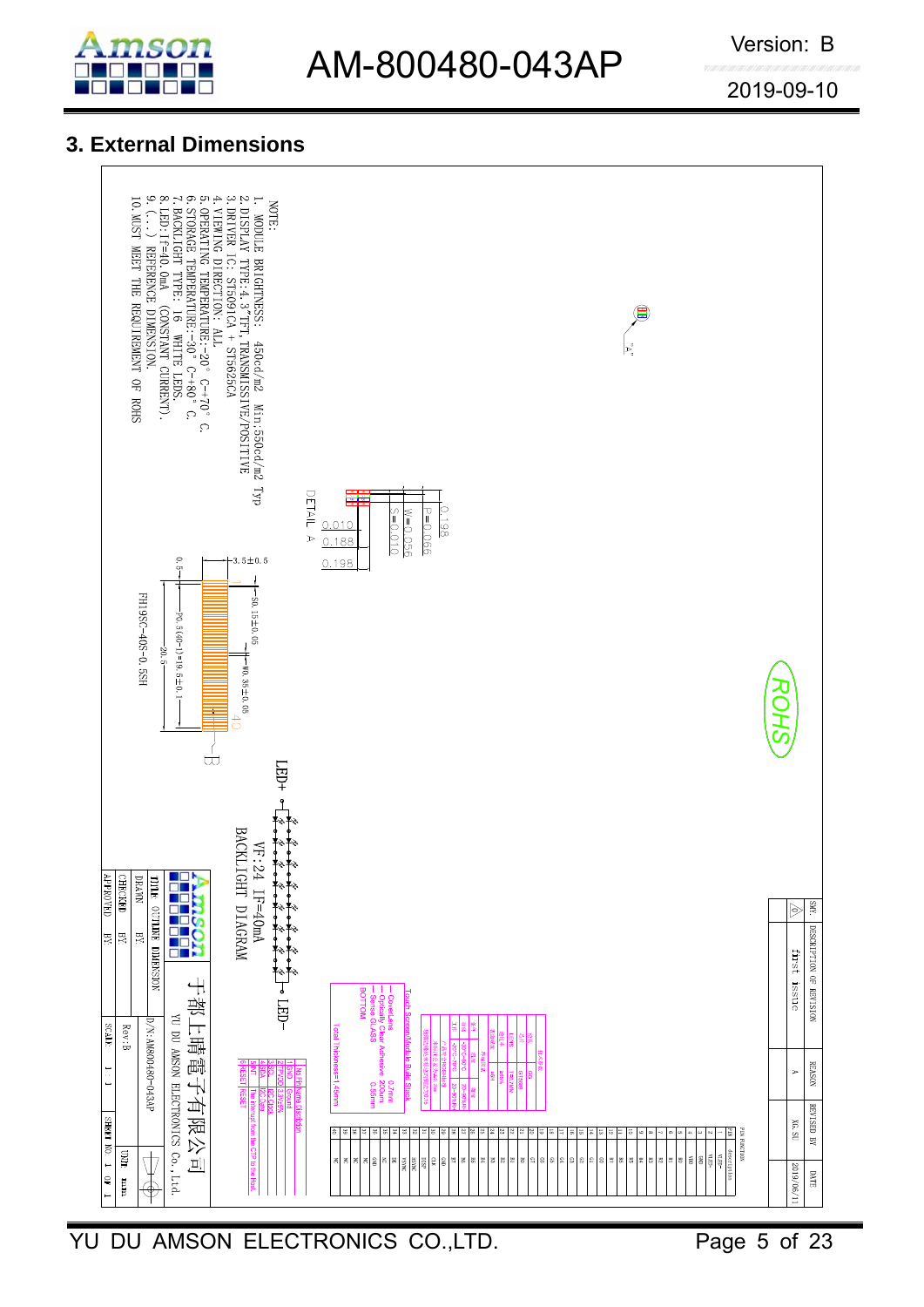

# **4. Interface Description**

| TFT            |               |                                    |
|----------------|---------------|------------------------------------|
| Pin            | <b>Symbol</b> | Description.                       |
| 1              | <b>LEDK</b>   | LED backlight (Cathode).           |
| $\overline{2}$ | <b>LEDA</b>   | LED backlight (Anode).             |
| 3              | <b>GND</b>    | Ground.                            |
| $\overline{4}$ | <b>VDD</b>    | Power supply.                      |
| $5 - 12$       | R0~R7         | Red Data.                          |
| $13 - 20$      | $G0 - G7$     | Green Data.                        |
| $21 - 28$      | $B0 - B7$     | Blue Data.                         |
| 29             | <b>GND</b>    | Ground.                            |
| 30             | <b>DCLK</b>   | Clock.                             |
| 31             | <b>DISP</b>   | Display on/off.                    |
| 32             | <b>HSYNC</b>  | Horizontal sync input in RGB mode. |
| 33             | <b>VSYNC</b>  | Vertical sync input in RGB mode.   |
| 34             | <b>DE</b>     | Data input Enable.                 |
| 35             | <b>NC</b>     | No connection.                     |
| 36             | <b>GND</b>    | Ground.                            |
| 37             | <b>NC</b>     | No connection.                     |
| 38             | <b>NC</b>     | No connection.                     |
| 39             | <b>NC</b>     | No connection.                     |
| 40             | <b>NC</b>     | No connection.                     |

**CTP** 

| Pin | <b>Symbol</b> | Description.                                    |
|-----|---------------|-------------------------------------------------|
|     | <b>GND</b>    | Power ground                                    |
| 2   | <b>TPVDD</b>  | Power supply 3.3V.                              |
| 3   | <b>SCL</b>    | CTP I2C_clock.                                  |
| 4   | <b>SDA</b>    | CTP I2C data.                                   |
| 5   | <b>INT</b>    | CTP interruption signal.                        |
| 6   | <b>RESET</b>  | CTP reset pin. Active low to enter reset state. |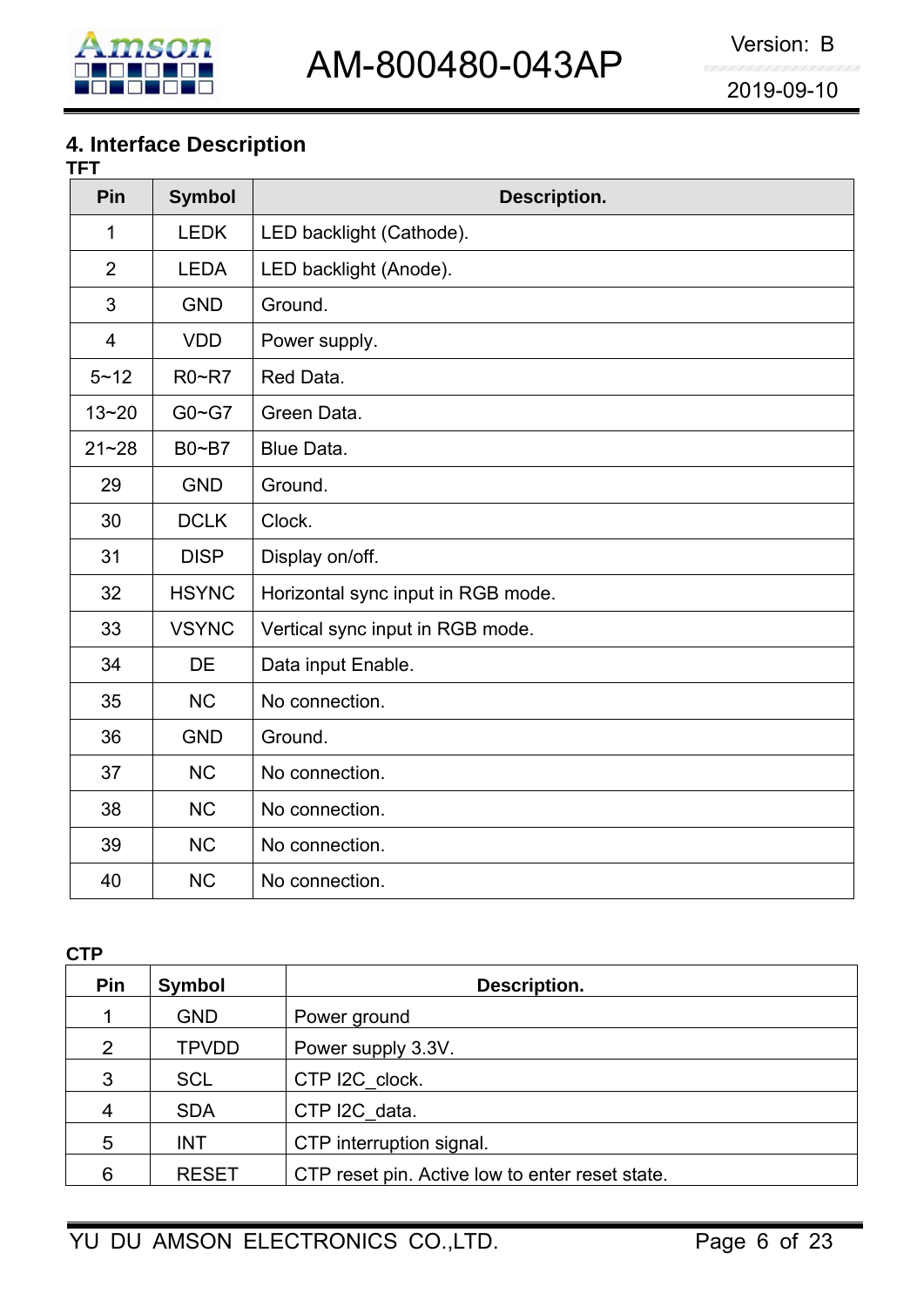

# **5. Absolute Maximum Ratings**

| <b>Item</b>                  | <b>Symbol</b> | Min.   | Max. | <b>Unit</b> |
|------------------------------|---------------|--------|------|-------------|
| Logic Supply Voltage         | VDD           | $-0.5$ | 3.6  |             |
| Input Voltage                | Vin           | $-0.3$ | 3.6  |             |
| <b>Operating Temperature</b> | Тор           | $-20$  | 70   | $^{\circ}C$ |
| Storage Temperature          | Tst           | $-30$  | 80   | $^{\circ}C$ |
| <b>Storage Humidity</b>      | HD            | 20     | 90   | %RH         |

# **6. DC Characteristics**

| <b>Item</b>                | <b>Symbol</b>              | Min.       | Typ.                     | Max.       | Unit | <b>Remark</b>            |
|----------------------------|----------------------------|------------|--------------------------|------------|------|--------------------------|
| Logic Supply Voltage       | <b>VDD</b>                 | 3.0        | 3.3                      | 3.6        | V    |                          |
| Input High Voltage         | $V_{\text{IH}}$            | 0.7VDD     | $\overline{\phantom{0}}$ | <b>VDD</b> | V    | $\overline{\phantom{a}}$ |
| <b>Input Low Voltage</b>   | $V_{IL}$                   | <b>GND</b> | -                        | 0.3 VDD    | V    |                          |
| <b>Output High Voltage</b> | V <sub>он</sub>            | $VDD-0.4$  | $\blacksquare$           | <b>VDD</b> | V    | -                        |
| <b>Output Low Voltage</b>  | $\mathsf{V}_{\mathsf{OL}}$ | <b>GND</b> | $\overline{\phantom{a}}$ | $GND+0.4$  | V    |                          |
| I/O Leak Current           | Iц                         | -1         | $\overline{\phantom{0}}$ | 1          | uA   |                          |
| <b>Supply Current</b>      | IDD                        |            | 7.0                      | 10         | mA   | $\overline{\phantom{0}}$ |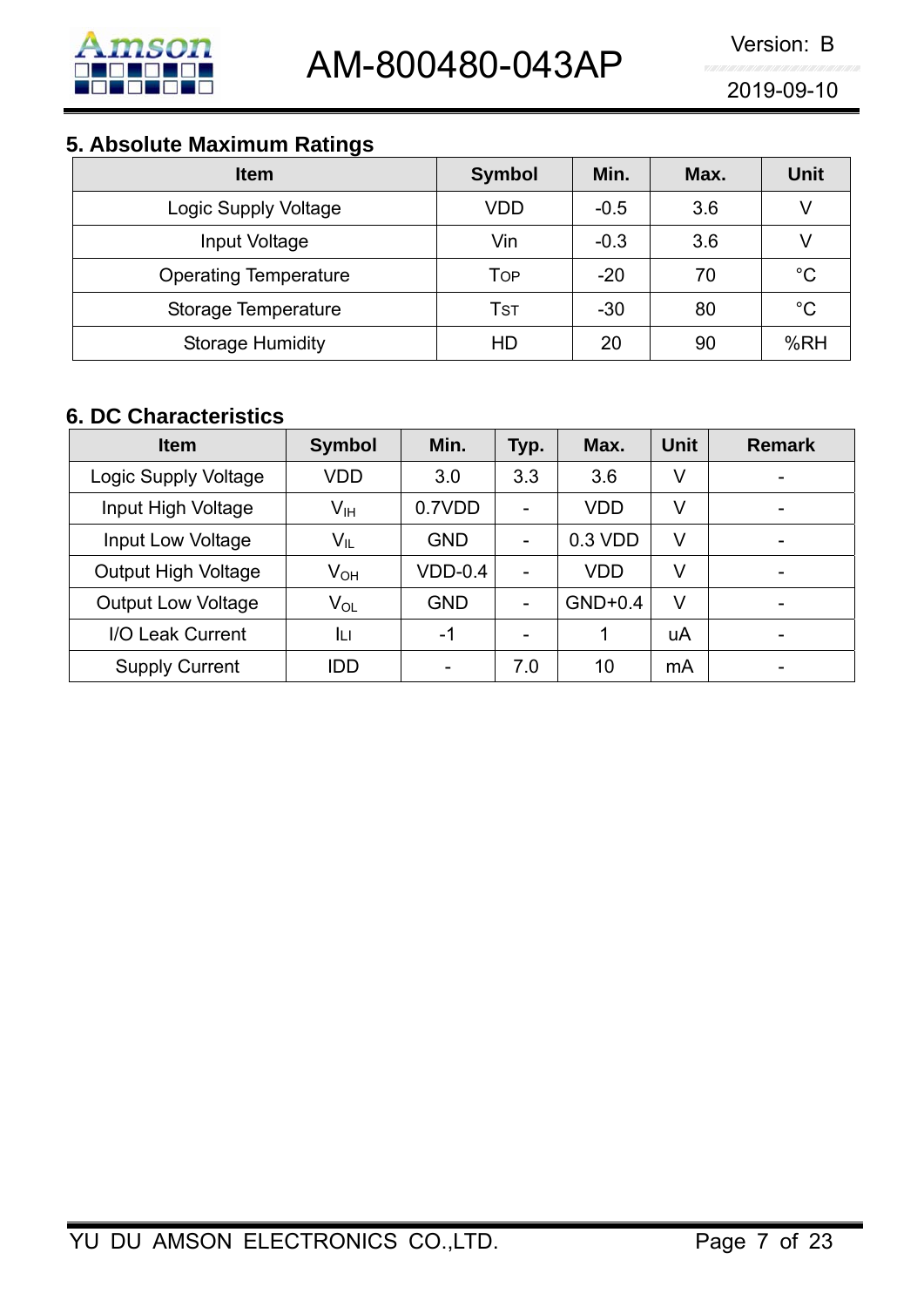

#### **7. Timing Characteristics 7.1 Power ON/OFF Sequence**

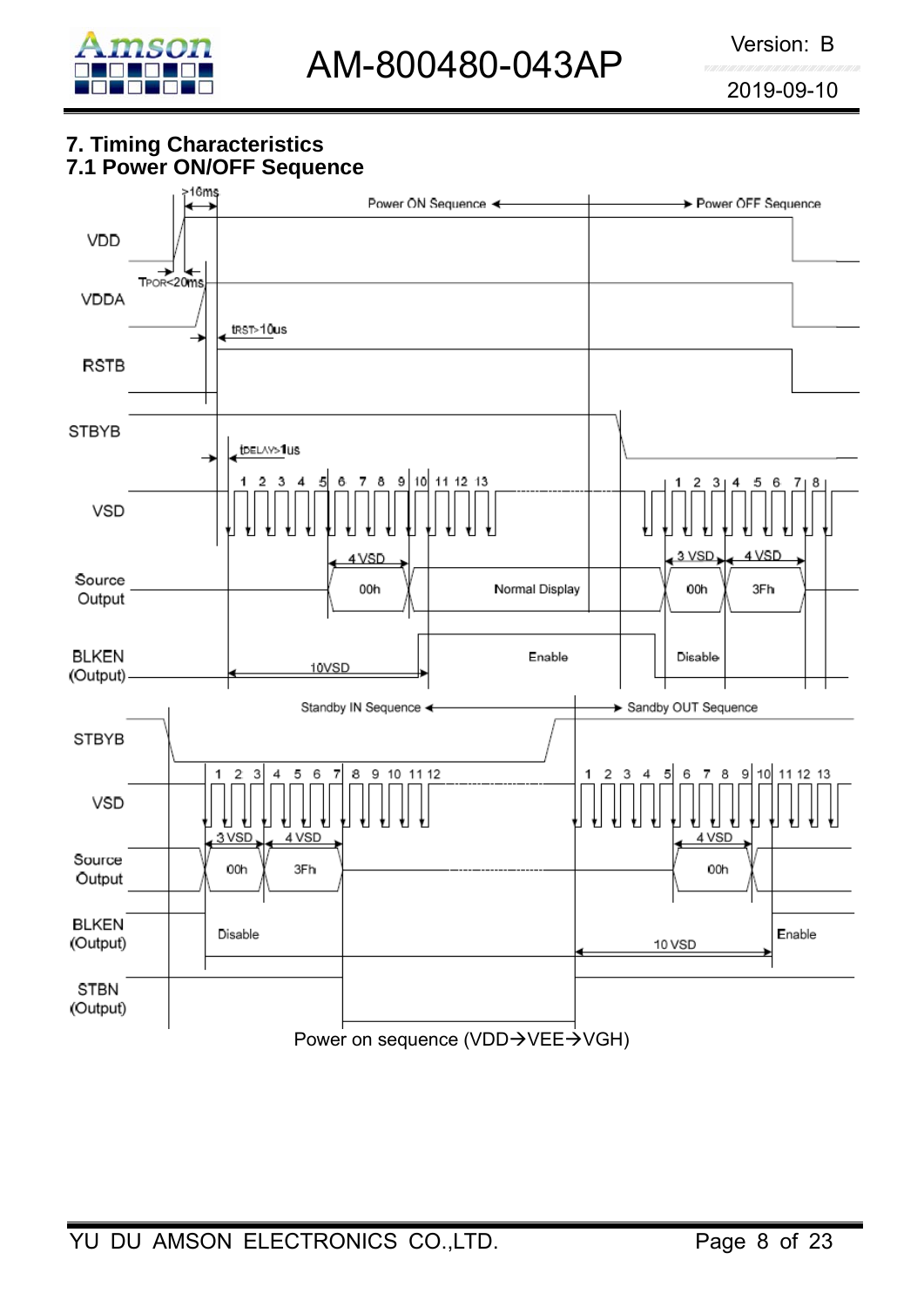

#### **7.2 AC Timing characteristics**

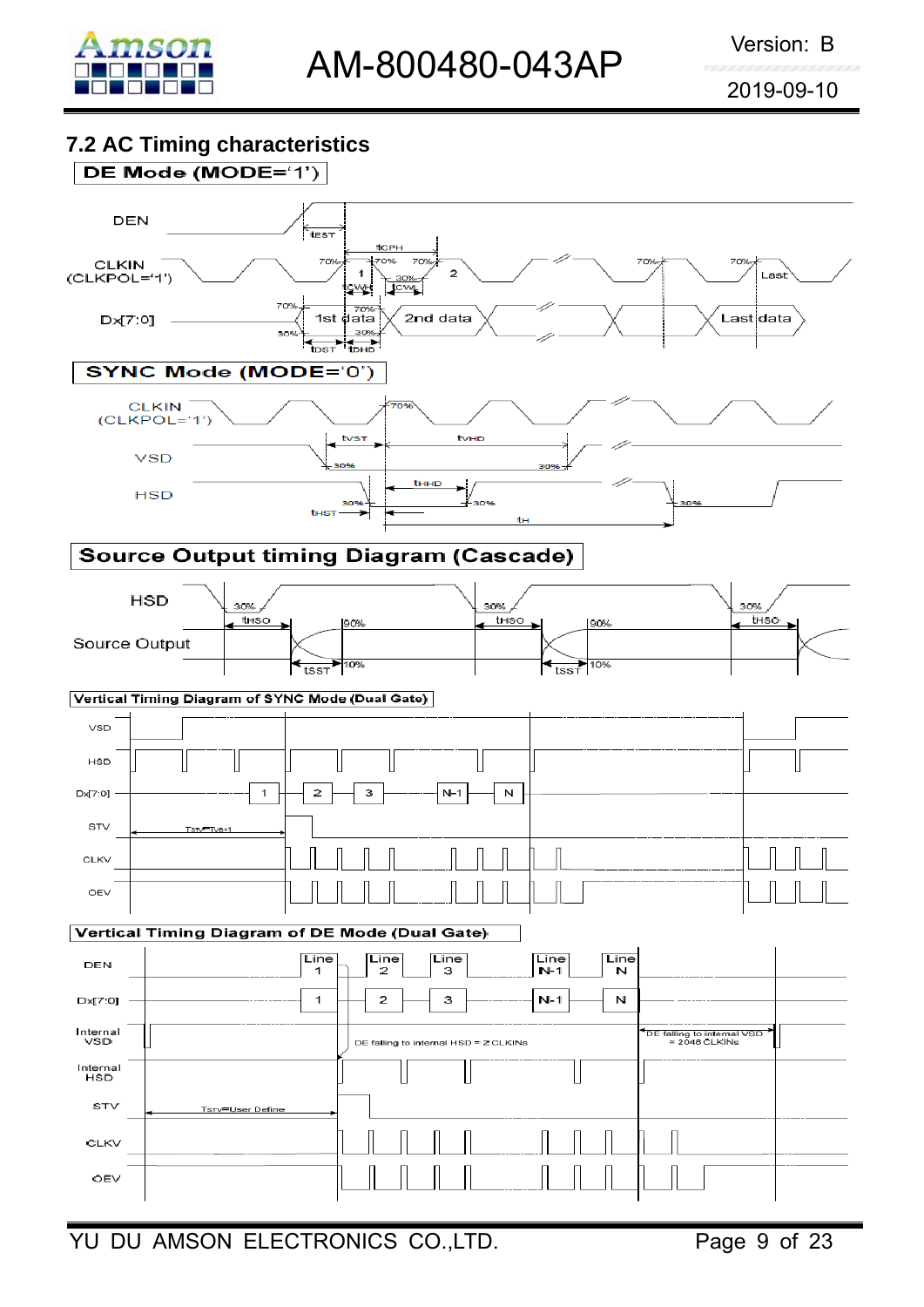

# **7.3 Display Timing characteristics(Resolution: 800x480)**

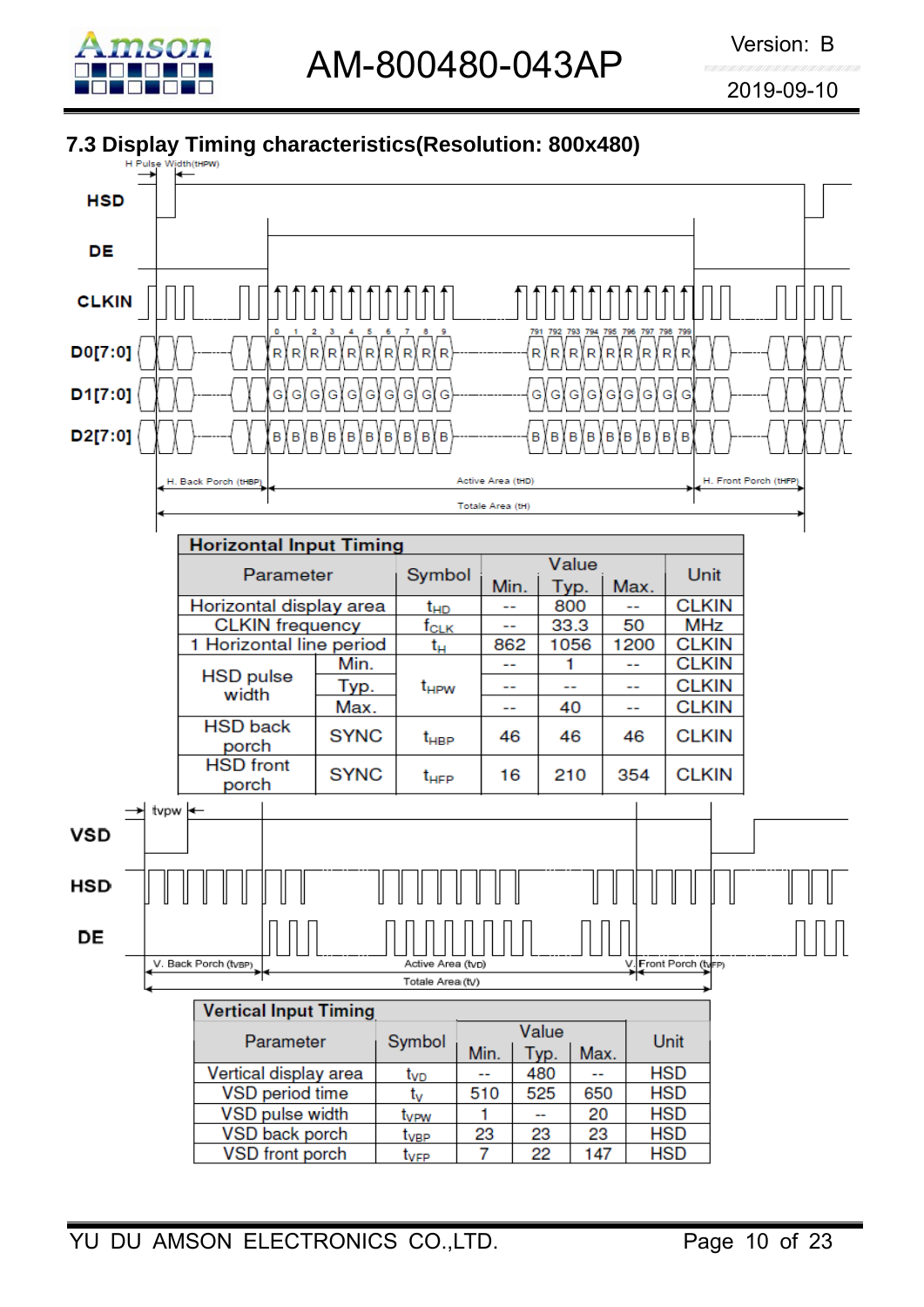

#### **7.4 CTP Timing Characteristics I2C Interfacing Clock stretching**

Special attention should be paid to clock stretching when interfacing with a Synaptics Touch Controller over I2C. The host processor must support clock stretching. The first byte of a transaction contains the slave address and read/write bit. At the end of the first byte, the sensor holds SCL low (clock stretches) and checks that the slave address matches its own. If the slave address does not match, the S3103 will not stretch the clock on subsequent byte transmissions until it detects the next start condition. If the slave address does match, the sensor acknowledges and may stretch the clock after some or all of the subsequent bytes within the same transaction (Figure 8).



**Clock stretching within an I2C transaction** 

# **7.4.1 AC electrical characteristics**

**I2C** 

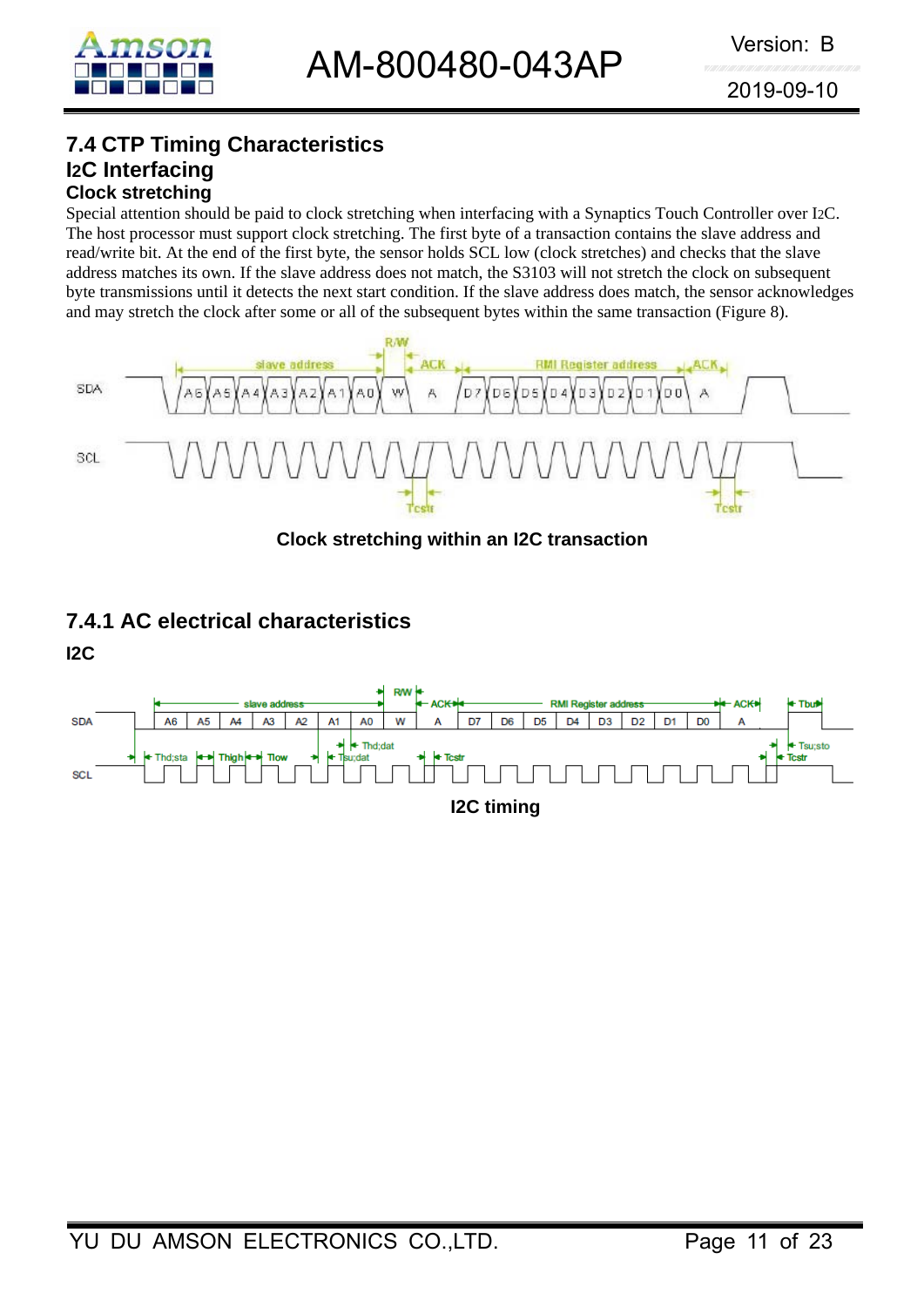

#### **I2C parameters**

| <b>Parameter</b>                                                                                   |                      |                | <b>Standard-Mode</b> | <b>Fast-Mode</b> | Unit |           |
|----------------------------------------------------------------------------------------------------|----------------------|----------------|----------------------|------------------|------|-----------|
|                                                                                                    | <b>Symbol</b>        | Min.           | Max.                 | Min.             | Max. |           |
| <b>SCL clock frequency</b>                                                                         | $f_{\rm SCL}$        |                | 100                  |                  | 400  | kHz       |
| Stretch time                                                                                       | $t_{\text{CSTR}}$    |                | 25                   |                  | 25   | μs        |
| Hold time (repeated) START<br>condition. After this period, the first<br>clock pulse is generated. | <sup>t</sup> HD;STA  | 4.0            |                      | 0.6              |      | <b>US</b> |
| LOW period of the SCL clock                                                                        | t <sub>LOW</sub>     | 4.7            |                      | 1.3              |      | <b>US</b> |
| HIGH period of the SCL clock                                                                       | <sup>t</sup> HIGH    | 4.0            |                      | 0.6              |      | <b>US</b> |
| Set-up time for a repeated START<br>condition                                                      | t <sub>SU;STA</sub>  | 4.7            |                      | 0.6              |      | μs        |
| Data hold time                                                                                     | t <sub>HD;DAT</sub>  | $\overline{0}$ | 3.45                 | $\overline{0}$   | 0.9  | μs        |
| Data out hold time                                                                                 | <sup>t</sup> HD;DATO |                | 0                    |                  | 0    | <b>US</b> |
| Data set-up time                                                                                   | t <sub>SU;DAT</sub>  | 250            |                      | 100              |      | ns        |
| Rise time of both SDA and SCI<br>signals                                                           | tr                   |                | 1000                 | $20 + 0.1 Cb(1)$ | 300  | ns        |
| Fall time of both SDA and SCL<br>signals                                                           | $t_{\rm f}$          |                | 300                  | $20 + 0.1 Cb(1)$ | 300  | ns        |
| Set-up time for STOP condition                                                                     | $t_{\text{SU:STO}}$  | 4.0            |                      | 0.6              |      | <b>US</b> |
| Bus free time between a STOP and<br><b>START</b> condition                                         | <sup>t</sup> BUF     | 4.7            |                      | 1.3              |      | <b>US</b> |
| Capacitive load for each bus line                                                                  | $C_{b}$              |                | 400                  |                  | 400  | pF        |

# **7.4.2 CTP Block Diagram**

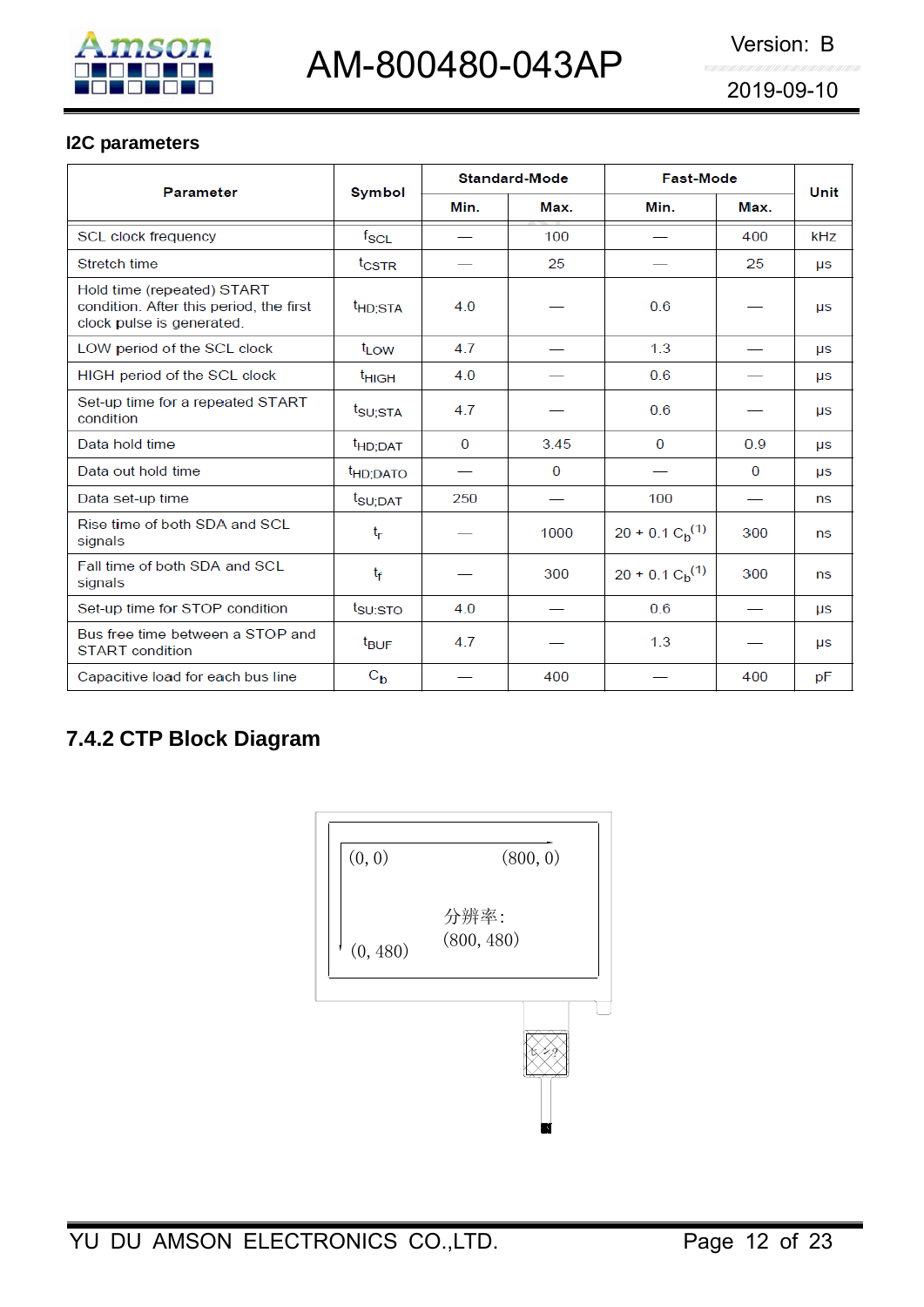

# **8. Backlight Characteristics**



| <b>Item</b>                   | <b>Symbol</b> | <b>MIN</b> | <b>TYP</b> | <b>MAX</b> | <b>UNIT</b>       | <b>Test Condition</b> |
|-------------------------------|---------------|------------|------------|------------|-------------------|-----------------------|
| Supply Voltage                | Vf            | 23         | 24         | 25.0       | V                 | $If=40mA$             |
| Supply Current                | lf            |            | 40         |            | mA                |                       |
| Luminous Intensity<br>for LCM |               | 450        | 550        |            | cd/m <sup>2</sup> | $If=40mA$             |
| Uniformity for LCM            |               | 80         |            |            | $\frac{0}{0}$     | $If=40mA$             |
| Life Time                     | -             |            | 50000      |            | Hr                | $If=40mA$             |
| <b>Backlight Color</b>        | White         |            |            |            |                   |                       |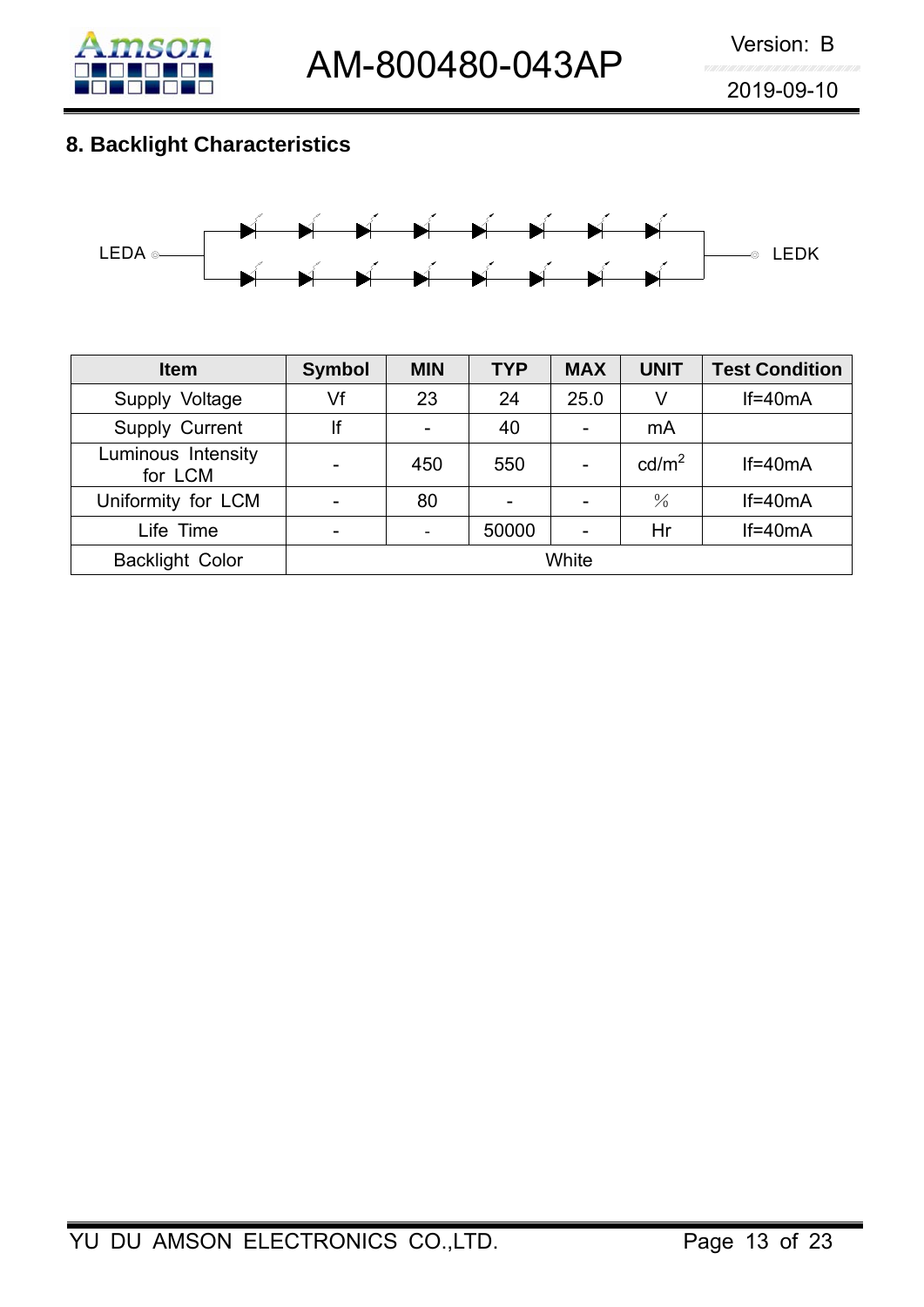

### **9. Optical Characteristics**

| Item                                  | Conditions                  |            | Min.            | Typ.            | Max.            | Unit   | <b>Note</b>   |
|---------------------------------------|-----------------------------|------------|-----------------|-----------------|-----------------|--------|---------------|
| <b>Viewing Angle</b>                  | Horizontal                  | $\theta$ L |                 | 80              |                 | degree | (1), (2), (6) |
|                                       |                             | $\theta$ R |                 | 80              |                 |        |               |
| (CR>10)                               | Vertical                    | $\theta$ T |                 | 80              |                 |        |               |
|                                       |                             | $\theta$ B |                 | 80              |                 |        |               |
| <b>Contrast Ratio</b>                 | Center                      |            | 400             | 500             |                 |        | (1), (3), (6) |
| <b>Response Time</b>                  | <b>Rising</b>               |            |                 | 10 <sup>1</sup> | 20              | ms     | (1), (4), (6) |
|                                       | Falling                     |            | Ξ.              | 15              | 30              |        |               |
| CF Color<br>Chromaticity<br>(CIE1931) | Red x                       |            |                 | TBD             |                 |        |               |
|                                       | Red y<br>Green x            |            |                 | <b>TBD</b>      |                 |        |               |
|                                       |                             |            |                 | <b>TBD</b>      |                 |        |               |
|                                       | Green y                     |            |                 | <b>TBD</b>      |                 |        |               |
|                                       | Blue x<br>Blue y<br>White x |            | Typ.<br>$-0.05$ | <b>TBD</b>      | Typ.<br>$+0.05$ |        | (1), (6)      |
|                                       |                             |            |                 | TBD             |                 |        |               |
|                                       |                             |            |                 | <b>TBD</b>      |                 |        |               |
|                                       | White y                     |            |                 | <b>TBD</b>      |                 |        |               |
| <b>NTSC</b>                           |                             |            |                 | 61.             |                 | $\%$   | (1), (6)      |

Note (1) Measurement Setup: The LCD module should be stabilized at given temp. 25°C for 15 minutes to avoid abrupt temperature change during measuring. In order to stabilize the luminance, the measurement should be executed after lighting backlight for 15 minutes in a windless room.

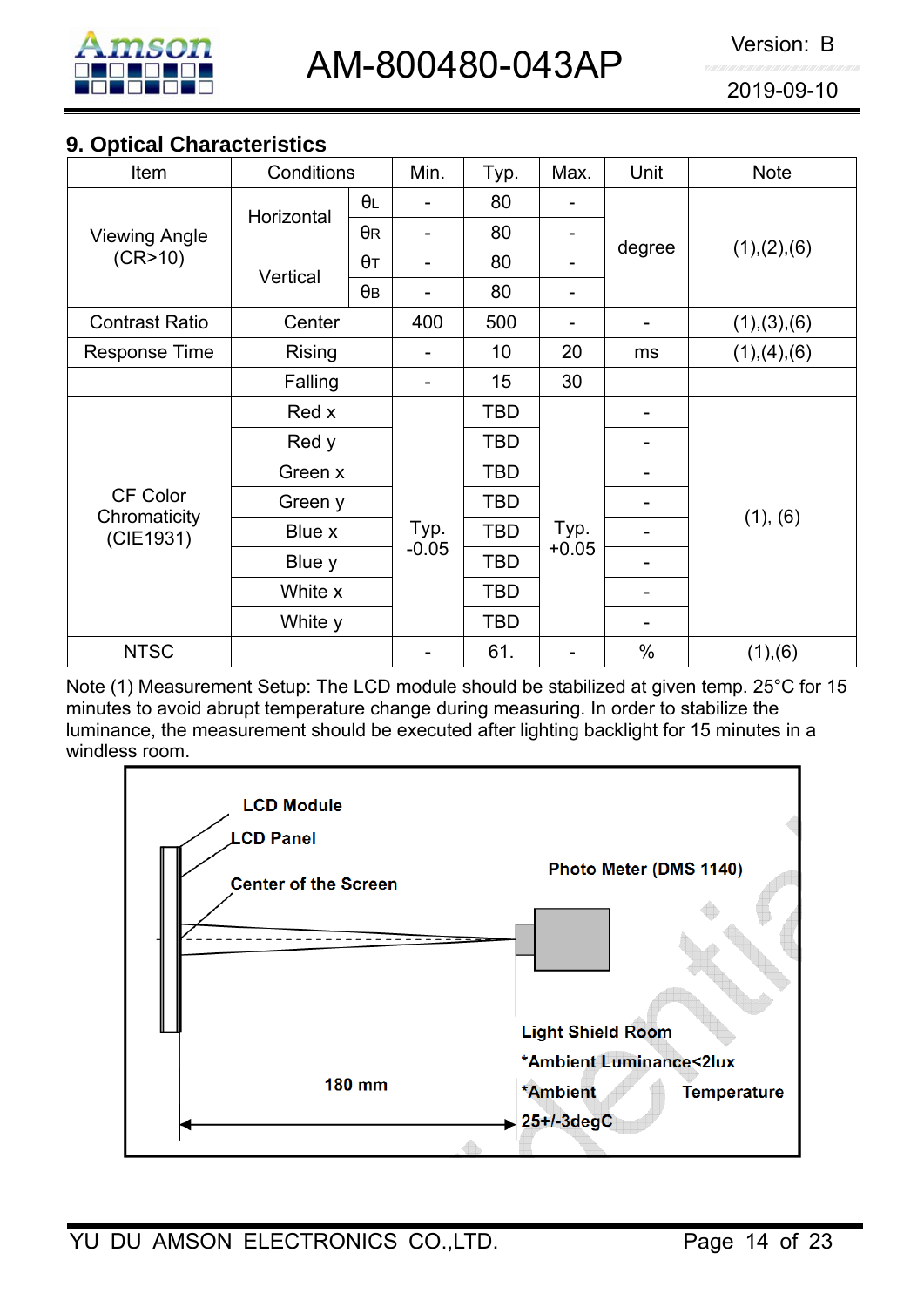

#### Note (2) Definition of Viewing Angle



Note (3) Definition Of Contrast Ratio (CR)

The contrast ratio can be calculated by the following expression Contrast Ratio (CR) = L63 / L0

L63: Luminance of gray level 63, L0: Luminance of gray level 0

Note (4) Definition of response time



Note (5) Definition of Transmittance (Module is without signal input) Transmittance = Center Luminance of LCD / Center Luminance of Back Light x 100%

Note (6) Definition of color chromaticity (CIE1931)

Color coordinates measured at the center point of LCD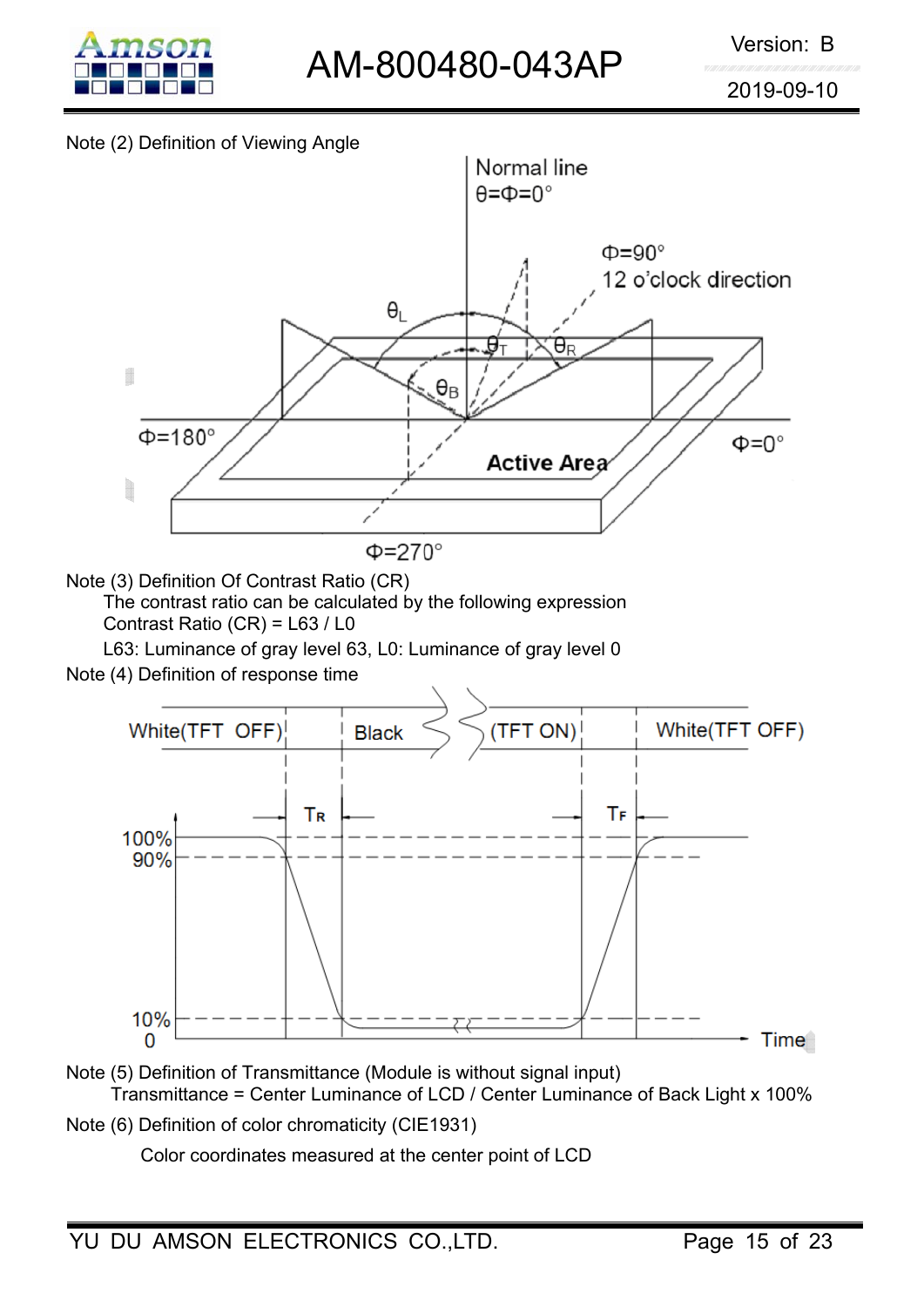

# **10. Reliability Test Conditions and Methods**

| NO. | <b>TEST ITEMS</b>                    | <b>TEST CONDITION</b>                                                                                                                        | <b>INSPECTION AFTER</b><br><b>TEST</b>                                                                                                              |  |
|-----|--------------------------------------|----------------------------------------------------------------------------------------------------------------------------------------------|-----------------------------------------------------------------------------------------------------------------------------------------------------|--|
|     | <b>High Temperature</b><br>Storage   | 80°C±2°C×96Hours                                                                                                                             |                                                                                                                                                     |  |
|     | Low Temperature<br>Storage           | -30°C±2°C×96Hours                                                                                                                            |                                                                                                                                                     |  |
|     | <b>High Temperature</b><br>Operating | 70°C±2°C×96Hours                                                                                                                             |                                                                                                                                                     |  |
|     | Low Temperature<br>Operating         | -20°C±2°C×96Hours                                                                                                                            | Inspection after 2~4 hours<br>storage at room<br>temperature, the samples                                                                           |  |
|     | Temperature<br>Cycle(Storage)        | $70^{\circ}$ C<br>$-20^{\circ}$ C<br>$25^\circ$ C<br>(30min)<br>(5min)<br>(30 <sub>min</sub> )<br>1cycle<br>Total 10cycle                    | should be free from<br>defects:<br>1, Air bubble in the LCD.<br>2, Seal leak.<br>3, Non-display.                                                    |  |
|     | Damp Proof<br>Test (Storage)         | 50°C±5°C×90%RH×96Hours                                                                                                                       | 4, Missing segments.<br>5, Glass crack.<br>6, Current IDD is twice                                                                                  |  |
|     | <b>Vibration Test</b>                | Frequency:10Hz~55Hz~10Hz<br>Amplitude: 1.5MM<br>X, Y, Z direction for total 3hours<br>(packing condition test will be<br>tested by a carton) | higher than initial value.<br>7, The surface shall be free<br>from damage.<br>8, The electric<br>characteristic requirements<br>shall be satisfied. |  |
|     | <b>Drooping Test</b>                 | Drop to the ground from 1M height<br>one time<br>every side of carton.<br>(packing condition test will be<br>tested by a carton)             |                                                                                                                                                     |  |
|     | <b>ESD Test</b>                      | Voltage:±8KV,R:330Ω,C:150PF,Air<br>Mode, 10times                                                                                             |                                                                                                                                                     |  |

REMARK:

1, The Test samples should be applied to only one test item.

2, Sample side for each test item is 5~10pcs.

3,For Damp Proof Test, Pure water(Resistance>10MΩ)should be used.

4,In case of malfunction defect caused by ESD damage, if it would be recovered to normal state after resetting, it would be judge as a good part.

5, EL evaluation should be accepted from reliability test with humidity and temperature: Some defects such as black spot/blemish can happen by natural chemical reaction with humidity and Fluorescence EL has.

6, Failure Judgment Criterion: Basic Specification Electrical Characteristic, Mechanical Characteristic, Optical Characteristic.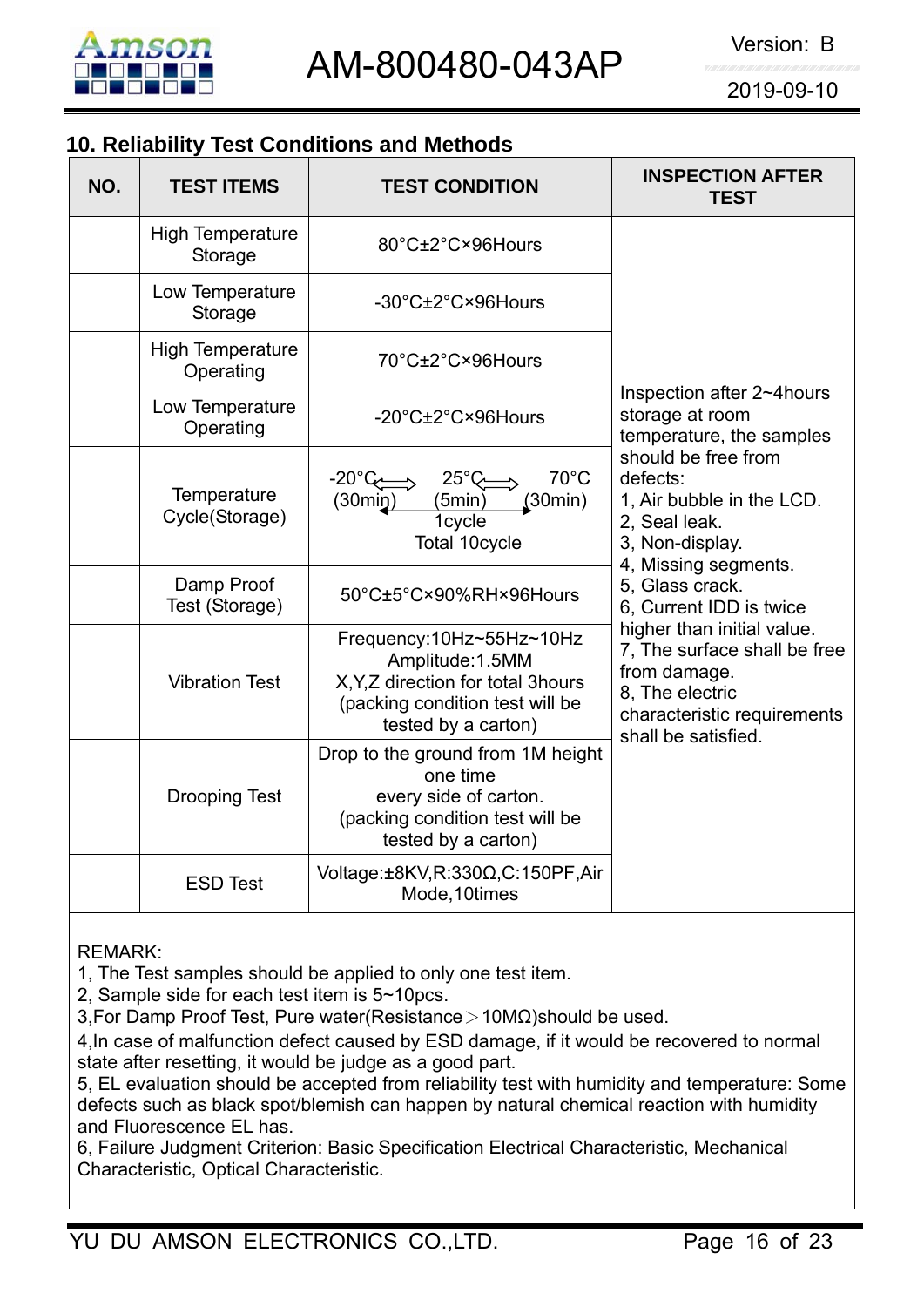

# **11. Inspection Standard**

#### **11.1. QUALITY :**

THE QUALITY OF GOODS SUPPLIED TO PURCHASER SHALL COME UP TO THE FOLLOWING STANDARD.

#### **11.1.1. INSPECTIONTOOLS AND INSTRUMENTS**

Vernier calipers, film scales, multimeter, magnifying eyepiece, ND5%, luminance meter and so on.

#### **11.1.2. THE METHOD OF PRESERVING GOODS**

AFTER DELIVERY OF GOODS FROM AMSON TO PURCHASER. PURCHASER SHALL CONTROL THE LCM AT -10 TO 40 ,AND IT MIGHT BE DESIRABLE TO KEEP AT THE NORMAL ROOM TEMPERATURE AND HUMIDITY UNTIL INCOMING INSPECTION OR THROWING INTO PROCESS LINE.

#### **11.1.3. INCOMING INSPECTION**

(A) THE METHOD OF INSPECTION

 IF PURCHASER MAKE AN INCOMING INSPECTION , A SAMPLING PLAN SHALL BE APPLIED ON THE CONDITION THAT QUALITY OF ONE DELIVERY SHALL BE REGARDED AS ONE LOT.

#### (B) THE STANDARD OF QUALITY

ISO-2859-1 (SAME AS MIL-STD-105E ) ,LEVEL:II

| <b>CLASS</b>    | $AQL(\%)$ |
|-----------------|-----------|
| <b>CRITICAL</b> | $0.4\%$   |
| <b>MAJOR</b>    | 0.65%     |
| <b>MINOR</b>    | 1.5%      |

EVERY ITEM SHALL BE INSPECTED ACCORDING TO THE CLASS.

#### (C) MEASURE

IF AS THE RESULT OF ABOVE RECEIVING INSPECTION , A LOT OUT IS DISCOVERED. PURCHASER SHALL BE INFORM SELLER OF IT WITHIN SEVEN DAYS. BUT FIRST SHIPMENT WITHIN FOURTEEN DAYS.

#### **11.1.4. WARRANTY POLICY**

AMSON WILL PROVIDE ONE-YEAR WARRANTY FOR THE PRODUCTS ONLY IF UNDER SPECIFICATION OPERATING CONDITIONS. AMSON WILL REPLACE NEW PRODUCTS FOR THESE DEFECT PRODUCTS WHICH UNDER WARRANTY PERIOD AND BELONG TO THE RESPONSIBILITY OF AMSON.

#### **11.2. CHECKING CONDITION**

- **11.2.1.**CHECKING DIRECTION SHALL BE IN THE 45 DEGREE AREA TO FACE THE SAMPLE.
- **11.2.2.**CHECKER SHALL SEE OVER 300±25 mm. WITH BARE EYES FAR FROM SAMPLE
- **11.2.3.**Ambient Illumination:

0 ~30 Lux for functional inspection

500 ~ 1200 Lux for external appearance inspection.

 $\rightarrow$ 

**11.2.4.** TEST AREA:

**11.2.5.** Inspection should be carried out with rope electrostatic ring and static finger cover (both hands except small fingers must be worn)

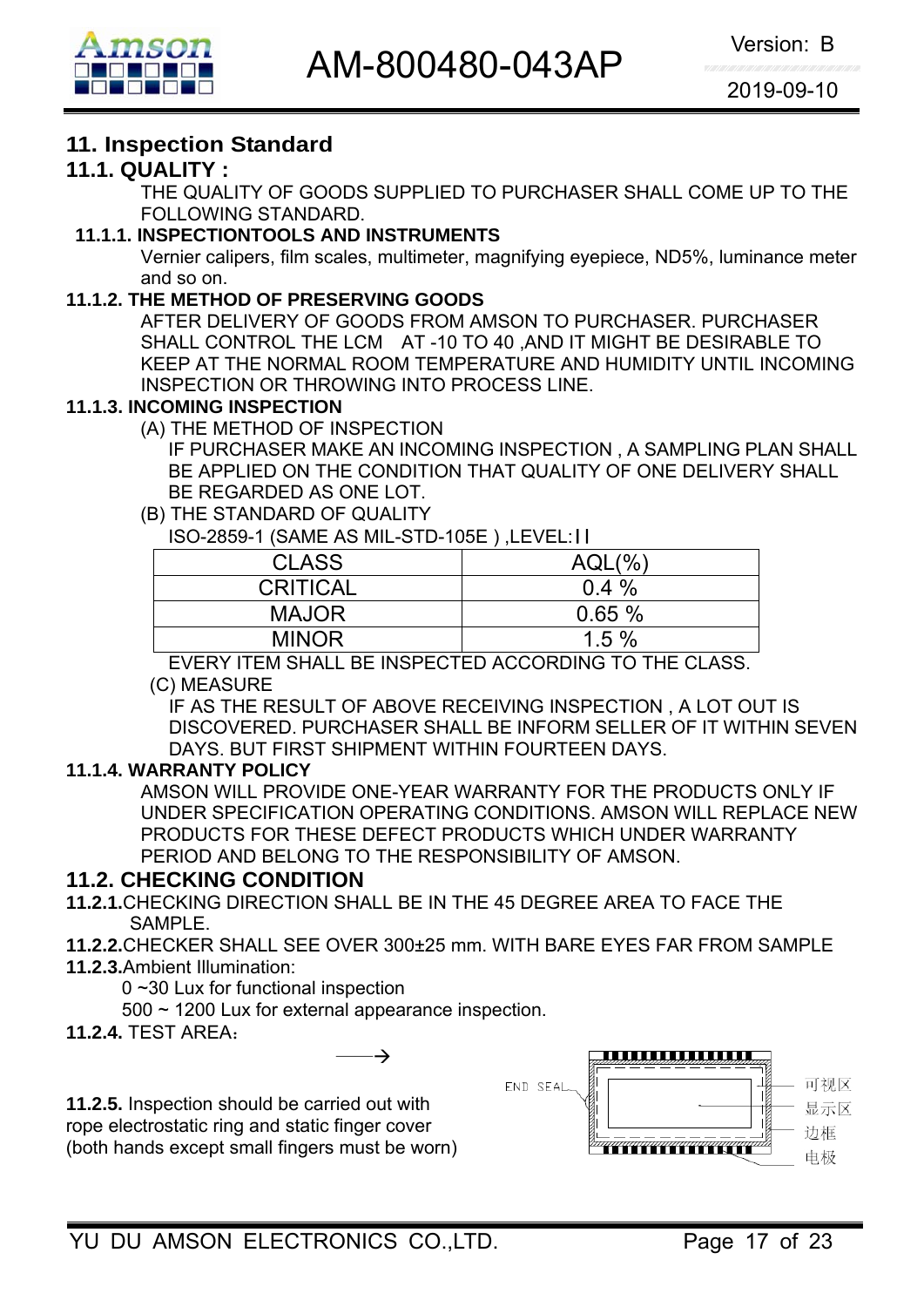

AM-800480-043AP Version: B

2019-09-10

**11.2.6.** The inspector may make a visual inspection or a comparative examination with a film ruler and a magnifying eyepiece. Individual defects shall be determined according to the limited samples.

**11.2.7.** Functional testing uses electrical testing fixtures or test fixtures required by customers.

**11.2.8.** the ion fan should be used when testing.

# **11.2.9. the principle of judgment**

11.3.1 If the defect outside the visual area does not affect the assembly and display, it will be judged as a good product.

11.3.2 Poor definition Pixel: A combination of three sub-pixels (Red + Green + Blue).

# **Dot**:

Any of the sub-pixels (Red or Green or Blue).

#### **Bright and dark dots:**

A point pixel (sub-pixel: R, G, B pixels) is lit or turned off during the display function test.

# **Highlights**:

Usually considered to be shown on a black screen.

#### **Dark spots:**

They are generally considered to be shown on R, G, B solid colors or white images. **Neighborhood**:

Two or three adjacent point pixels (dot: sub-pixel) connected together (R, G or G, B or B, R or RGB).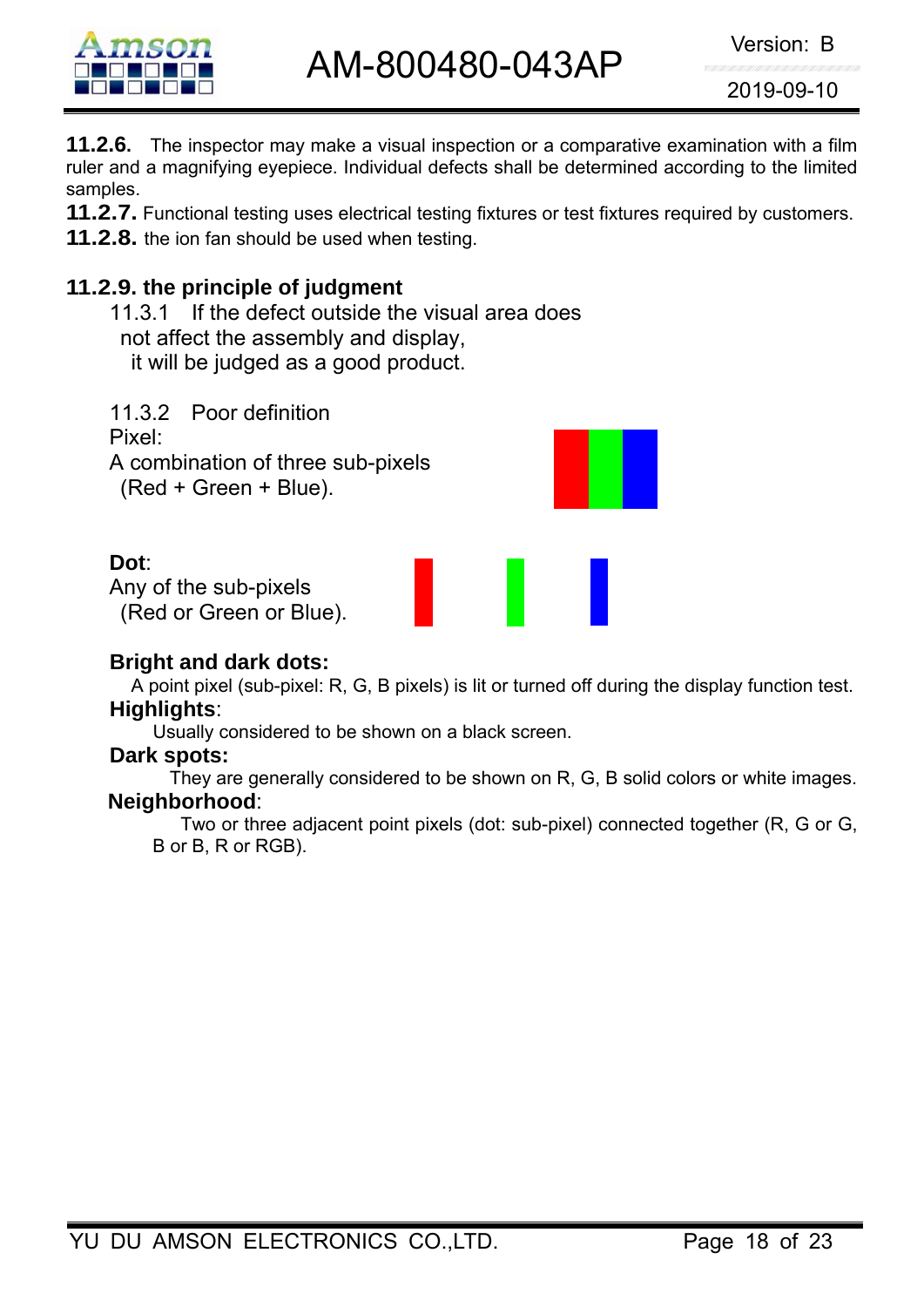

#### 11.3. INSPECTION PLAN:

| CLASS                | ITEM                               | <b>JUDGEMENT</b>                                                         | CLASS    |
|----------------------|------------------------------------|--------------------------------------------------------------------------|----------|
| <b>PACKING &amp;</b> | 1. OUTSIDE AND INSIDE PACKAGE      | "MODEL NO.", "LOT NO." AND "QUANTITY"<br>SHOULD INDICATE ON THE PACKAGE. | Minor    |
| IINDICATE            | 2. MODEL MIXED AND QUANTITY        | OTHER MODEL MIXEDREJECTED                                                | Critical |
|                      |                                    | QUANTITY SHORT OR OVERREJECTED                                           |          |
|                      | 3. PRODUCT INDICATION              | "MODEL NO." SHOULD INDICATE ON                                           | Major    |
|                      |                                    | THE PRODUCT                                                              |          |
|                      | 4. DIMENSION.                      | ACCORDING TO SPECIFICATION OR                                            |          |
| ASSEMBLY             | LCD GLASS SCRATCH                  | DRAWING.                                                                 | Major    |
|                      | AND SCRIBE DEFECT.                 |                                                                          |          |
|                      | 5. VIEWING AREA                    | POLARIZER EDGE OR LCD'S SEALING LINE                                     | Minor    |
|                      |                                    | IS VISABLE IN THE VIEWING AREA                                           |          |
|                      |                                    | REJECTED                                                                 |          |
|                      | 6. BLEMISH - BLACK SPOT -          | ACCORDING TO STANDARD OF VISUAL                                          | Minor    |
|                      | WHITE SPOT IN THE LCD              | INSPECTION(INSIDE VIEWING AREA)                                          |          |
|                      | AND LCD GLASS CRACKS               |                                                                          |          |
|                      | 7. BLEMISH · BLACK SPOT            | ACCORDING TO STANDARD OF VISUAL                                          | Minor    |
| <b>APPEARANCE</b>    | WHITE SPOT AND SCRATCH             | INSPECTION(INSIDE VIEWING AREA)                                          |          |
|                      | ON THE POLARIZER                   |                                                                          |          |
|                      | 8. BUBBLE IN POLARIZER             | ACCORDING TO STANDARD OF VISUAL                                          | Minor    |
|                      |                                    | INSPECTION(INSIDE VIEWING AREA)                                          |          |
|                      | 9. LCD'S RAINBOW COLOR             | STRONG DEVIATION COLOR ( OR NEWTON)                                      |          |
|                      |                                    | RING) OF LCDREJECTED.                                                    | Minor    |
|                      |                                    | OR ACCORDING TO LIMITED SAMPLE                                           |          |
|                      |                                    | ( IF NEEDED, AND INSIDE VIEWING AREA )                                   |          |
|                      | 10. ELECTRICAL AND OPTICAL         | ACCORDING TO SPECIFICATION OR                                            | Critical |
|                      | CHARACTERISTICS                    | DRAWING . (INSIDE VIEWING AREA)                                          |          |
|                      | (CONTRAST-VOP-                     |                                                                          |          |
|                      | CHROMATICITY  ETC )                |                                                                          |          |
| ELECTRICAL           | <b>11.MISSING LINE</b>             | IMISSING DOT LINE · CHARACTER                                            | Critical |
|                      |                                    | REJECTED                                                                 |          |
|                      | 12.SHORT CIRCUIT-                  | INO DISPLAY • WRONG PATTERN                                              | Critical |
|                      | WRONG PATTERN DISPLAY              | DISPLAY · CURRENT CONSUMPTION                                            |          |
|                      |                                    | OUT OF SPECIFICATION REJECTED                                            |          |
|                      | 13. DOT DEFECT (FOR COLOR AND TFT) | ACCORDING TO STANDARD OF VISUAL                                          | Minor    |
|                      |                                    | INSPECTION                                                               |          |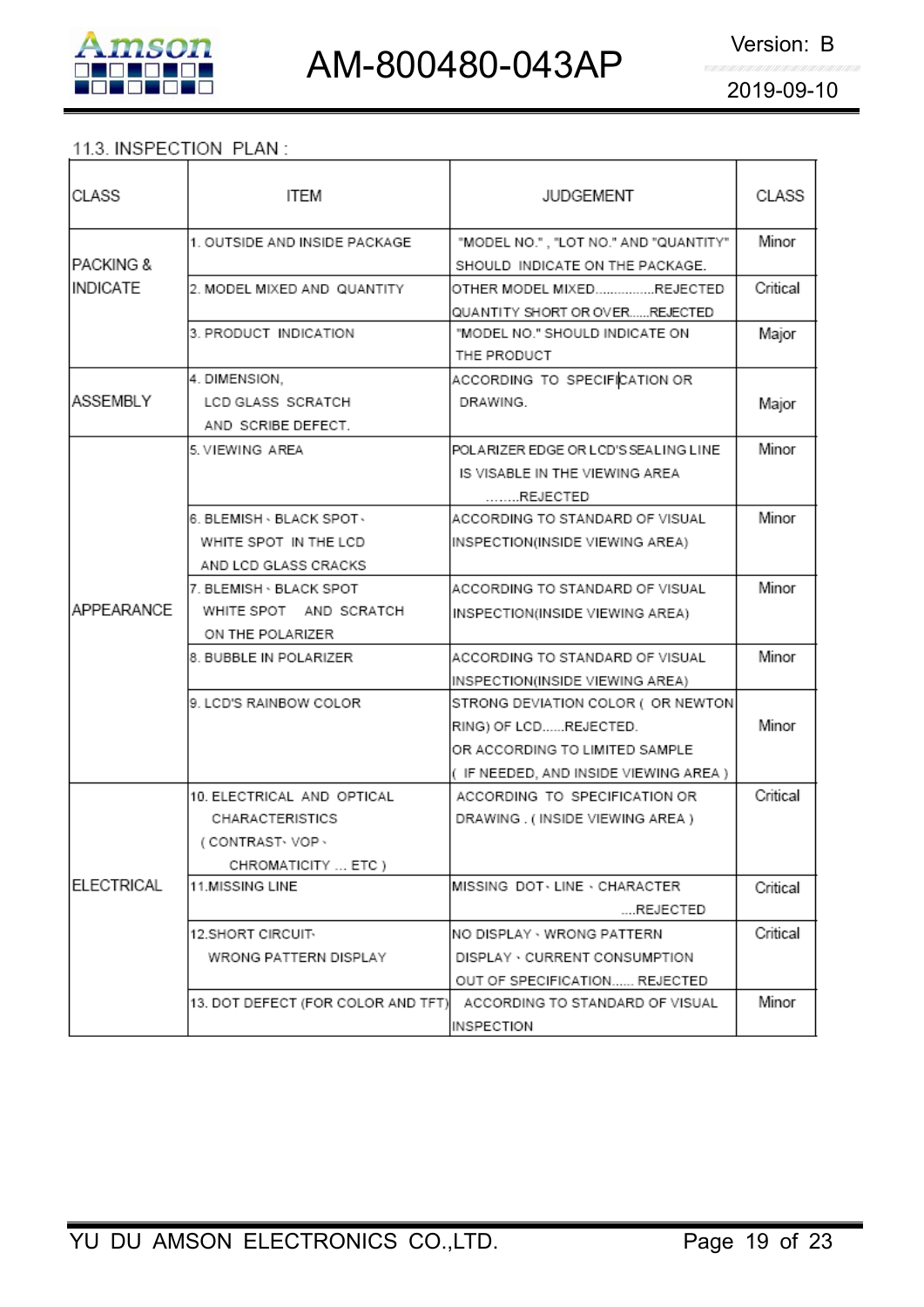

#### 11.4. STANDARD OF VISUAL INSPECTION

| NO.            | <b>CLASS</b> | <b>ITEM</b>                                                                                                           | <b>JUDGEMENT</b>                                                                                            |  |  |  |
|----------------|--------------|-----------------------------------------------------------------------------------------------------------------------|-------------------------------------------------------------------------------------------------------------|--|--|--|
|                |              |                                                                                                                       | (A) ROUND TYPE:<br>unit: mm.                                                                                |  |  |  |
|                |              | DIAMETER (mm.)<br>ACCEPTABLE Q'TY                                                                                     |                                                                                                             |  |  |  |
|                |              |                                                                                                                       | Φ<br>$\leq$ 0.1<br><b>DISREGARD</b>                                                                         |  |  |  |
|                |              | $0.1 < \Phi$<br>$\leq 0.25$<br>3 (Distance>5mm)                                                                       |                                                                                                             |  |  |  |
|                |              | <b>BLACK AND WHITE SPOT</b><br><b>FOREIGN MATERIEL</b><br><b>DUST IN THE CELL</b><br><b>BLEMISH</b><br><b>SCRATCH</b> | $0.25 < \Phi$<br>0                                                                                          |  |  |  |
| 11.4.1         | MINOR I      |                                                                                                                       | NOTE: $\Phi$ = (LENGTH+WIDTH)/2                                                                             |  |  |  |
|                |              |                                                                                                                       | (B) LINEAR TYPE:<br>unit : mm.                                                                              |  |  |  |
|                |              |                                                                                                                       | LENGTH<br>ACCEPTABLE Q'TY<br><b>WIDTH</b>                                                                   |  |  |  |
|                |              |                                                                                                                       | $\leq$ 0.03<br>W<br><b>DISREGARD</b>                                                                        |  |  |  |
|                |              |                                                                                                                       | $\leq 5.0$<br> 0.03 <br>W<br>$\leq 0.07$<br>3 (Distance>5mm)                                                |  |  |  |
|                |              |                                                                                                                       | 0.07 <<br>W<br>FOLLOW ROUND TYPE                                                                            |  |  |  |
|                |              |                                                                                                                       |                                                                                                             |  |  |  |
|                |              |                                                                                                                       | unit: mm.                                                                                                   |  |  |  |
|                |              | <b>DIAMETER</b><br>ACCEPTABLE Q'TY                                                                                    |                                                                                                             |  |  |  |
|                |              | <b>BUBBLE IN POLARIZER</b><br>DENT ON POLARIZER                                                                       | $\leq 0.2$<br><b>DISREGARD</b><br>Φ                                                                         |  |  |  |
| 11.4.2 MINOR I |              |                                                                                                                       | $\leq 0.5$<br>0.2 <<br>2 (Distance>5mm)<br>Φ<br>0.5 <<br>Ф<br>0                                             |  |  |  |
|                |              |                                                                                                                       |                                                                                                             |  |  |  |
|                |              |                                                                                                                       |                                                                                                             |  |  |  |
|                |              |                                                                                                                       |                                                                                                             |  |  |  |
|                |              | Dot Defect                                                                                                            | ACC. Q'TY<br>Items                                                                                          |  |  |  |
|                |              |                                                                                                                       | Bright dot<br>$N \leq 4$                                                                                    |  |  |  |
|                |              |                                                                                                                       | Dark dot<br>$N \leq 4$                                                                                      |  |  |  |
|                |              |                                                                                                                       |                                                                                                             |  |  |  |
|                |              |                                                                                                                       | Pixel Define:<br>Pixel                                                                                      |  |  |  |
|                |              |                                                                                                                       |                                                                                                             |  |  |  |
|                |              |                                                                                                                       | B                                                                                                           |  |  |  |
|                |              |                                                                                                                       | $\blacklozenge$                                                                                             |  |  |  |
|                | 11.4.3 MINOR |                                                                                                                       | $\leftrightarrow$ Dot $\rightarrow$ $\leftrightarrow$ Dot $\rightarrow$ $\leftrightarrow$ Dot $\rightarrow$ |  |  |  |
|                |              |                                                                                                                       |                                                                                                             |  |  |  |
|                |              |                                                                                                                       | Note 1: The definition of dot: The size of a defective dot over                                             |  |  |  |
|                |              |                                                                                                                       | 1/2 of whole dot is regarded as one defective dot.                                                          |  |  |  |
|                |              | Note 2: Bright dot: Dots appear bright and unchanged in size<br>in which LCD panel is displaying under black pattern. |                                                                                                             |  |  |  |
|                |              | Note 3: Dark dot: Dots appear dark and unchanged in size in                                                           |                                                                                                             |  |  |  |
|                |              |                                                                                                                       | which LCD panel is displaying under pure red, green                                                         |  |  |  |
|                |              |                                                                                                                       | ,blue pattern.                                                                                              |  |  |  |
|                |              |                                                                                                                       |                                                                                                             |  |  |  |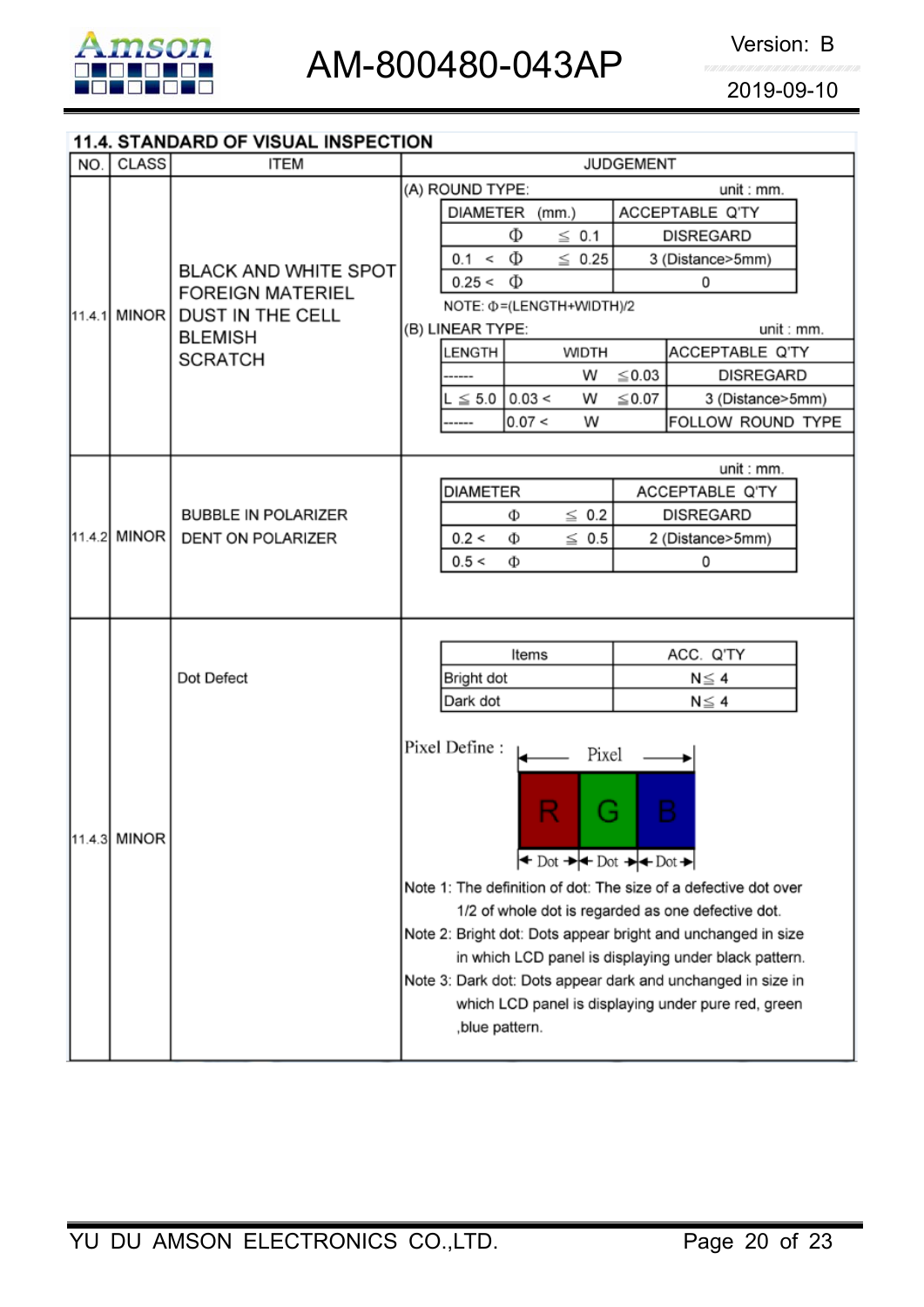

# AM-800480-043AP Version: B

2019-09-10

| NO.     | <b>CLASS</b> | <b>ITEM</b>                                                      | <b>JUDGEMENT</b>                                              |                                                                  |
|---------|--------------|------------------------------------------------------------------|---------------------------------------------------------------|------------------------------------------------------------------|
| 11.4.4  | <b>MINOR</b> | LCD GLASS<br><b>CHIPPING</b>                                     | $X -$                                                         | Y > S<br>Reject                                                  |
| 11.4.5  | <b>MINOR</b> | <b>LCD GLASS</b><br><b>CHIPPING</b>                              | $\mathbf{S}$                                                  | $X$ or $Y > S$<br>Reject                                         |
| 11.4.6  | MAJOR        | <b>LCD GLASS</b><br><b>GLASS CRACK</b>                           | $\widetilde{Y}$                                               | Y > (1/2) T<br>Reject                                            |
| 11.4.7  | MAJOR        | <b>LCD GLASS</b><br>SCRIBE DEFECT                                | $\Lambda^{+,-}_{\overline{\uparrow}~ ~\!\!-\!\!q^{-q}}$<br>₩₿ | 1. a> L/3, A>1.5mm.<br>Reject<br>2. B: ACCORDING<br>TO DIMENSION |
| 11.4.8  | <b>MINOR</b> | <b>LCD GLASS</b><br><b>CHIPPING</b><br>(ON THE TERMINAL<br>AREA) |                                                               | $\Phi = (x+y)/2 > 2.5$ mm<br>Reject                              |
| 11.4.9  | <b>MINOR</b> | LCD GLASS<br><b>CHIPPING</b><br>( ON THE TERMINAL<br>SURFACE)    | Z                                                             | Y > (1/3) T<br>Reject                                            |
| 11.4.10 | <b>MINOR</b> | LCD GLASS<br><b>CHIPPING</b>                                     | $X \rightarrow$<br>Z                                          | Y > T<br>Reject                                                  |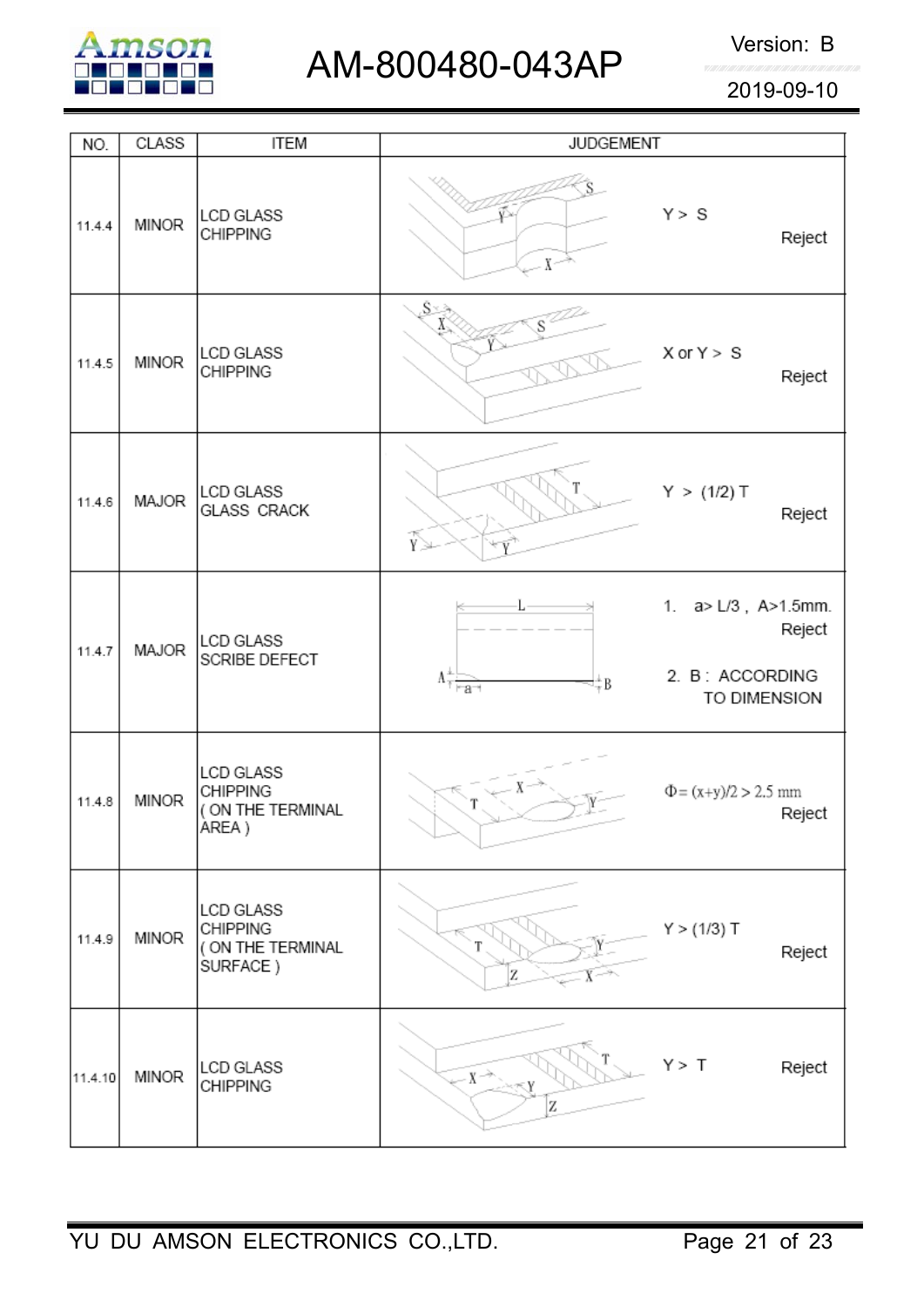

# **12. Handling Precautions**

### **12.1 Mounting method**

The LCD panel of AMSON TFT module consists of two thin glass plates with polarizes which easily be damaged. And since the module in so constructed as to be fixed by utilizing fitting holes in the printed circuit board.

Extreme care should be needed when handling the LCD modules.

#### **12.2 Caution of LCD handling and cleaning**

When cleaning the display surface, Use soft cloth with solvent

[Recommended below] and wipe lightly

- $\bullet$  Isopropyl alcohol
- $\bullet$  Ethyl alcohol

 Do not wipe the display surface with dry or hard materials that will damage the polarizer surface.

Do not use the following solvent:

- $\bullet$  Water
- **Aromatics**

 Do not wipe ITO pad area with the dry or hard materials that will damage the ITO patterns Do not use the following solvent on the pad or prevent it from being contaminated:

- $\bullet$  Soldering flux
- $\bullet$  Chlorine (CI), Sulfur (S)

If goods were sent without being silicon coated on the pad, ITO patterns could be damaged due to the corrosion as time goes on.

If ITO corrosion happen by miss-handling or using some materials such as Chlorine (CI), Sulfur (S) from customer, Responsibility is on customer.

#### **12.3 Caution against static charge**

The LCD module use C-MOS LSI drivers, so we recommended that you:

Connect any unused input terminal to power or ground, do not input any signals before power is turned on, and ground your body, work/assembly areas, and assembly equipment to protect against static electricity.

#### **12.4 packing**

- Module employs LCD elements and must be treated as such.
- Avoid intense shock and falls from a height.
- $\bullet$  To prevent modules from degradation, do not operate or store them exposed direct to sunshine or high temperature/humidity

#### **12.5 Caution for operation**

- It is an indispensable condition to drive LCD's within the specified voltage limit since the higher voltage then the limit cause the shorter LCD life.
- An electrochemical reaction due to direct current causes LCD's undesirable deterioration, so that the use of direct current drive should be avoided.
- Response time will be extremely delayed at lower temperature then the operating temperature range and on the other hand at higher temperature LCD's how dark color in them. However those phenomena do not mean malfunction or out of order with LCD's, which will come back in the specified operation temperature.
- $\bullet$  If the display area is pushed hard during operation, some font will be abnormally displayed but it resumes normal condition after turning off once.
- Slight dew depositing on terminals is a cause for electro-chemical reaction resulting in terminal open circuit.

Usage under the maximum operating temperature, 50%Rh or less is required.